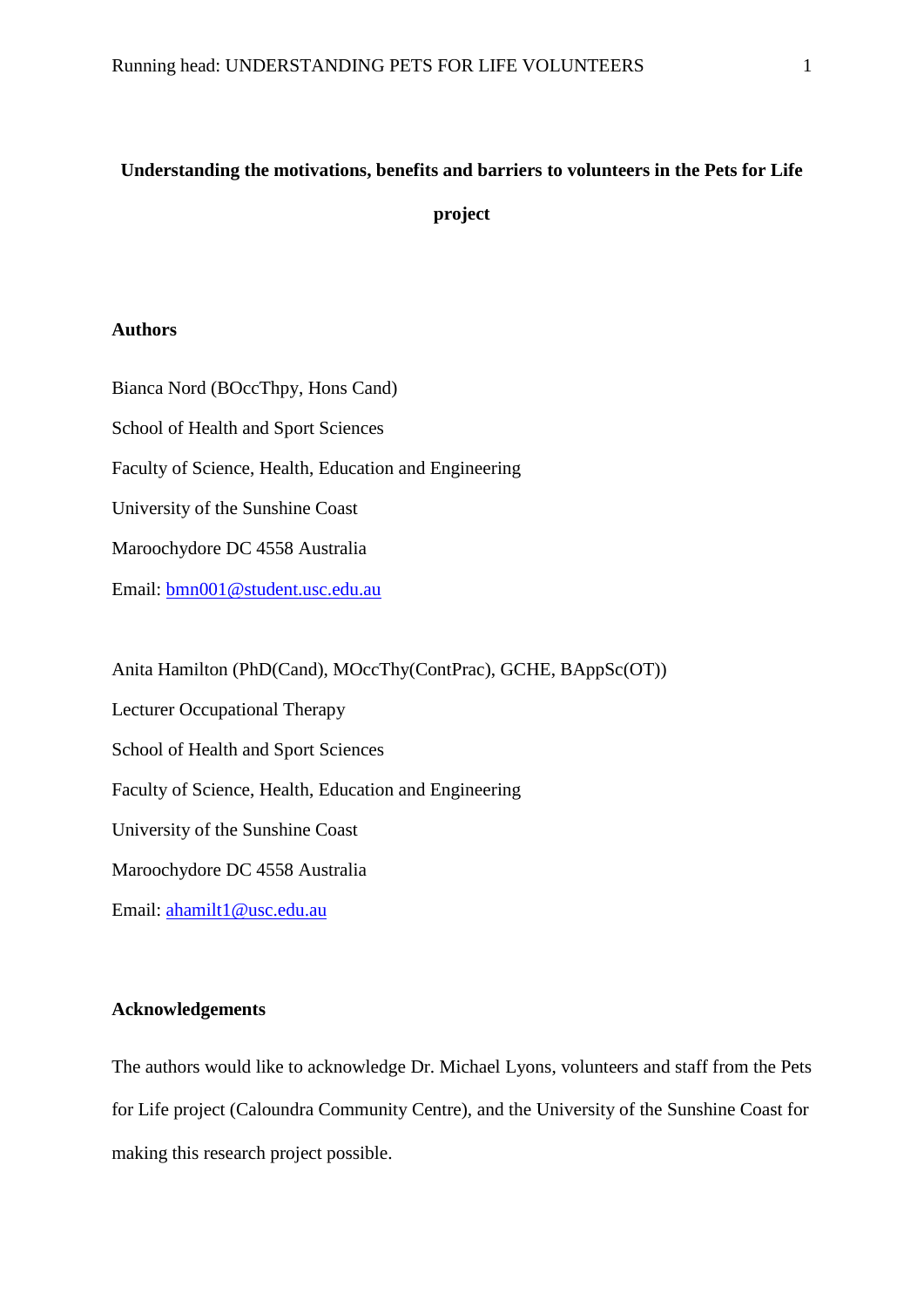# **Abstract**

This study investigated the motivations, outcomes and satisfaction of volunteers in the Pets for Life project, Sunshine Coast. A modified Volunteer Functions Inventory (VFI) was developed to gather quantitative and qualitative data. Seventeen complete surveys were returned for analysis. Significant results highlighted personal values that include care for elderly persons and animals are strong motivating factors for people to volunteer at Pets for Life. Volunteer outcomes commonly reflected fulfilment of these personal values through the Pets for Life role. Difficult aspects of the volunteer role were highlighted as the potential for emotional stress. High satisfaction ratings and intentions to continue in the volunteer role were also found. These results highlight the strengths of the Pets of Life volunteer program and could be utilised by similar organisations to guide them in the development of quality volunteer programs.

# **Key Words**

Volunteers, Motivation, Satisfaction, Community Service, Pets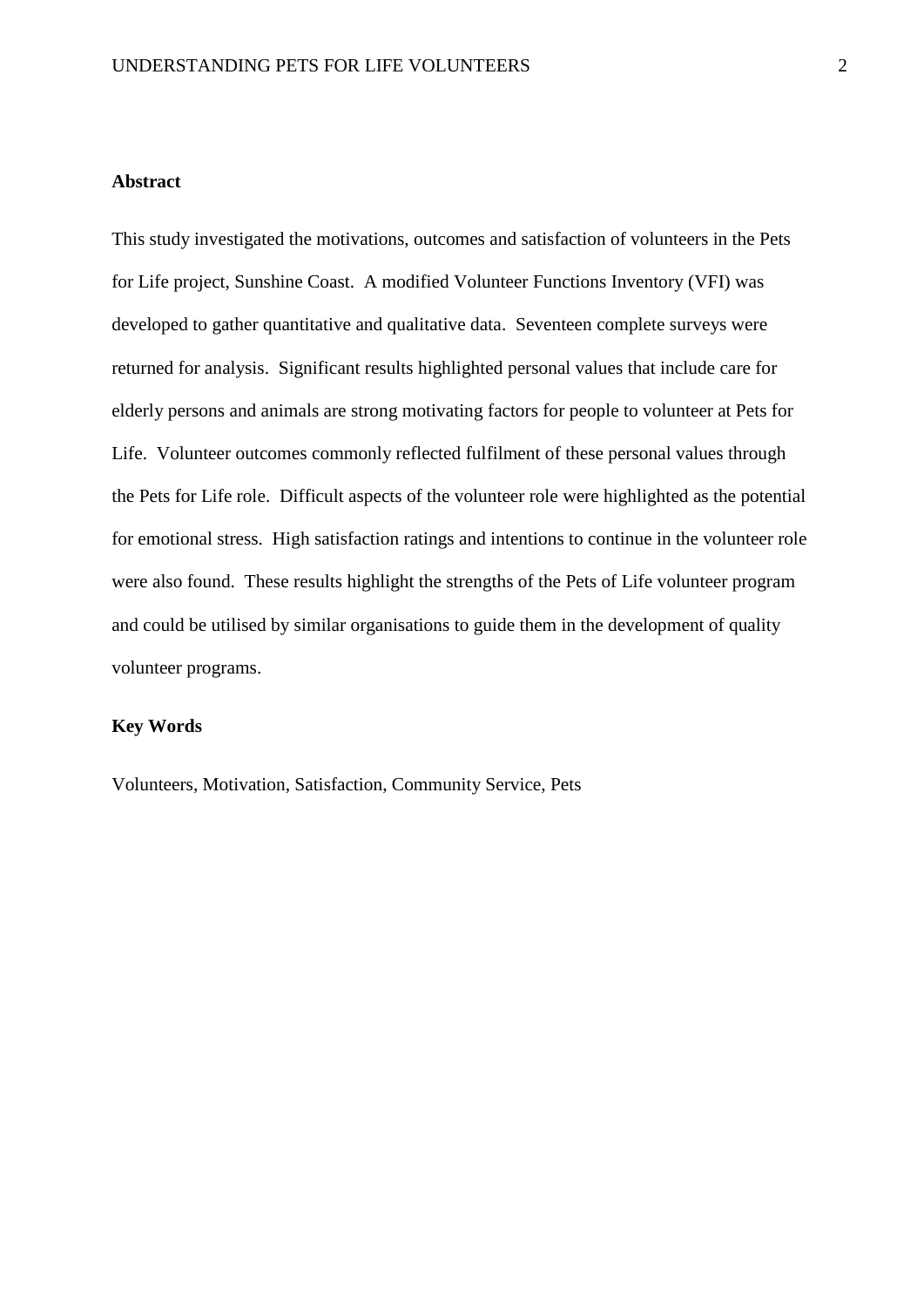Understanding why an individual or group chooses to volunteer is critical to ensuring appropriate recruitment and retention of volunteers [\(Jack, Kirton, Birakurataki, & Merriman,](#page-24-0)  [2012;](#page-24-0) [McLennan, Birch, Cowlishaw, & Hayes, 2009;](#page-24-1) [Young & Passmore, 2006\)](#page-25-0). A myriad of studies have found the benefits of volunteering to be far-reaching and to not only influence the volunteer, but also the recipient of service, be it person, animal, environment or organisation [\(Caplan & Harper, 2007;](#page-23-0) [Mui, Glajchen, Chen, & Sun, 2013;](#page-25-1) [Van Willigen,](#page-25-2)  [2000\)](#page-25-2).

Establishment and maintenance of a meaningful volunteer role which provides a sense of belonging to a community, role or place may promote individuals to experience selfactualization [\(Wilcock, 1999\)](#page-25-3) and an increase in health and wellbeing [\(Van Willigen, 2000\)](#page-25-2). With this in mind, it is understandable that finding the best fit between an individual and a volunteer role offers an opportunity for ongoing engagement in meaningful occupation and is essential for retaining volunteers [\(Cole & Macdonald, 2011;](#page-24-2) [Stukas, Daly, & Cowling, 2005;](#page-25-4) [Young & Passmore, 2006\)](#page-25-0). Similarly, understanding factors within volunteering organisations which contribute to negative experiences and dissatisfaction by the volunteer may highlight areas for improvement to minimise attrition [\(McLennan et al., 2009;](#page-24-1) [Stukas et](#page-25-4)  [al., 2005\)](#page-25-4).

Pets for Life is a volunteer program run through the Caloundra Community Centre (Sunshine Coast, Queensland). The aim of Pets for Life is to promote the independence of older Australians through providing volunteer in-home pet care services. Volunteers assist in caring for pets (primarily dogs) through pet walking, grooming, medication management and assistance with feeding. Volunteers are not required to take pets to veterinarian appointments or pay any expenses (be it pet-related or otherwise) for the pet owner.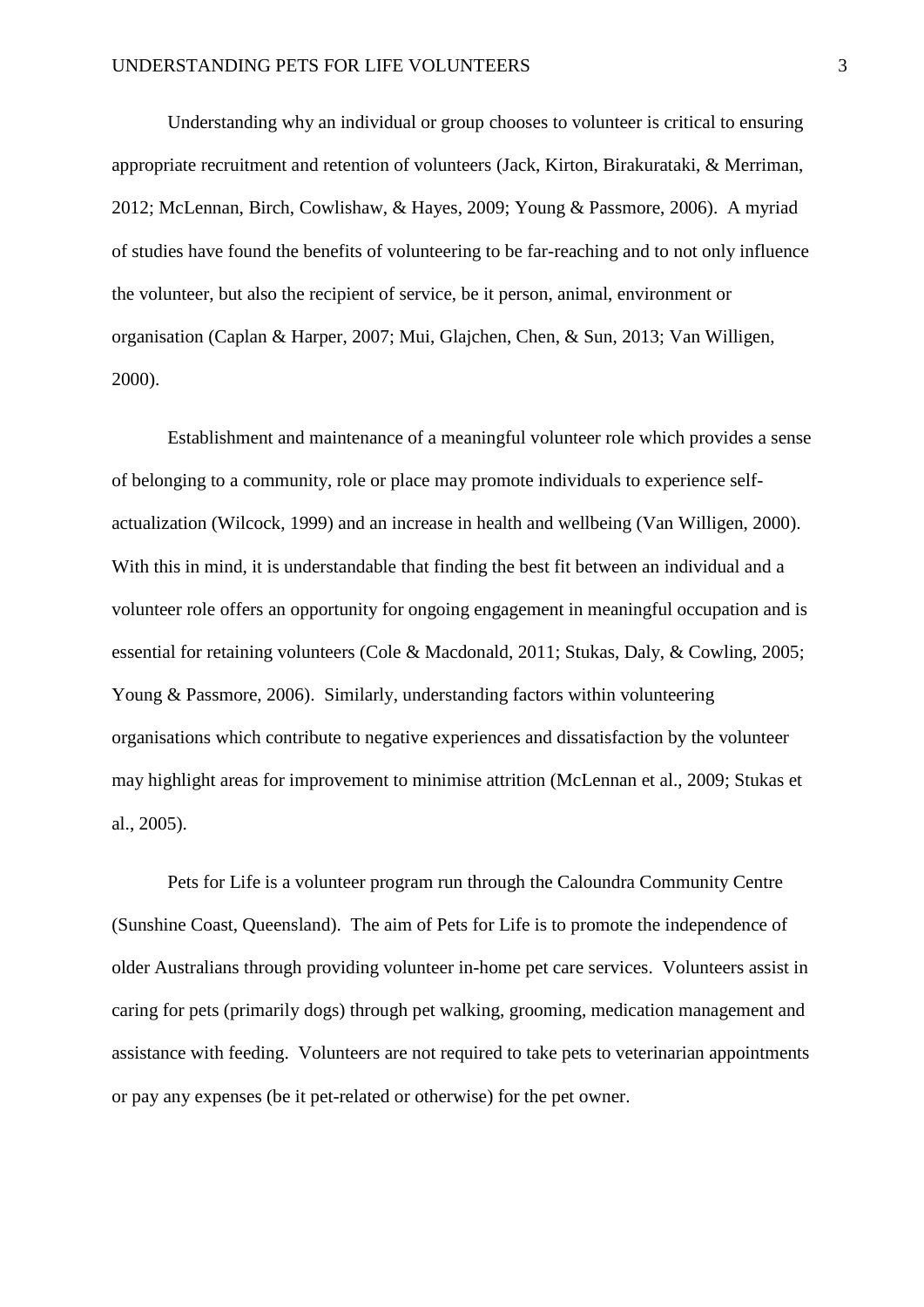The aims of this research were to gain an understanding of the factors which motivate individuals to volunteer for Pets for Life, the outcomes of volunteering, satisfaction with the volunteer role as well as potential reasons for cessation.

# **Australian Volunteers**

There is a paucity of research concerning the motivations and experiences of volunteers in Australian organisations. Since the Black Saturday bushfires of 2009, much research has been published about the dwindling retention rates of volunteers in firefighting roles across the country [\(Bruyere & Rappe, 2007;](#page-23-1) [McLennan, 2008;](#page-24-3) [McLennan et al., 2009\)](#page-24-1). Although research into volunteer firefighters in Australia is of varying quality, research has provided insight into the challenges faced by this population of volunteers, as well as outlining tertiary recommendations to be made in regard to recruitment and retention of volunteers in this area. While research pertaining to the experience of volunteer firefighters in Australia is culturally and temporally significant, it is not generalisable to the broader Australian volunteer population because the demands of volunteer firefighting are unique from other volunteer roles [\(Branch-Smith & Pooley, 2010;](#page-23-2) [Huynh, Xanthopoulou, &](#page-24-4)  [Winefield, 2013\)](#page-24-4).

#### **Understanding Volunteerism**

A phenomenological approach is valuable to understanding volunteers' motives and experiences, and has been frequently used throughout the world to investigate volunteer experiences in different organisations [\(Bruyere & Rappe, 2007;](#page-23-1) [Jack et al., 2012;](#page-24-0) [Takasugi &](#page-25-5)  [Lee, 2012;](#page-25-5) [Timmons & Vernon-Evans, 2013\)](#page-25-6). Law and Shek's (2009) study into the relationship of purpose of life and volunteerism in a sample of Chinese adolescents uses social theory to understand the motivations and beliefs around volunteering within this specific population. In this study it was shown that adolescents were more likely to volunteer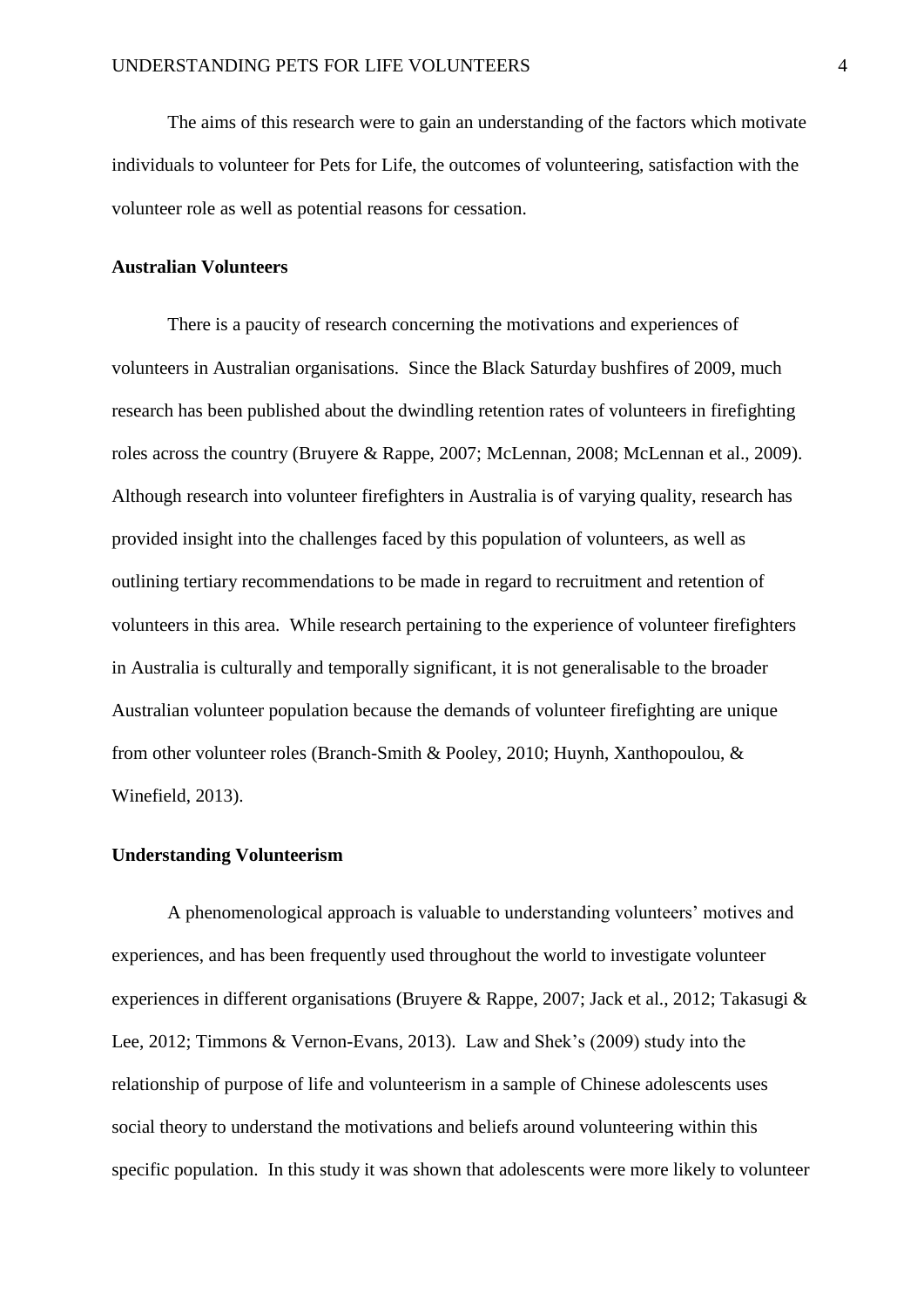if they held prosocial beliefs (the belief that interacting with and considering others is more important than ones' own interests) [\(Law & Shek, 2009\)](#page-24-5). .

#### **Motivating Factors for Volunteers**

Research has shown that numerous factors motivate individuals to volunteer and these factors fit into two broad categories: self-serving beliefs and other-serving beliefs [\(Basinger](#page-23-3)  [& Bartholomew, 2006;](#page-23-3) [Law & Shek, 2009\)](#page-24-5). Self-serving beliefs include increasing skills and employability, and have been shown to be more common among younger, Western volunteer populations [\(Bruyere & Rappe, 2007;](#page-23-1) [Timmons & Vernon-Evans, 2013\)](#page-25-6). Other-serving beliefs are largely synonymous with altruism, and have been found to be a strong motivational factor for volunteers in many different sample populations. Other-serving beliefs have been categorised as: wishing to improve the standard of living in the local community [\(Takasugi & Lee, 2012\)](#page-25-5), giving back to the community [\(Timmons & Vernon-](#page-25-6)[Evans, 2013\)](#page-25-6), wanting to help others ease the pain of dying (specific to palliative care) [\(Jack](#page-24-0)  [et al., 2012\)](#page-24-0), and wishing to restore the natural environment [\(Bruyere & Rappe, 2007\)](#page-23-1).

#### **Benefits of Volunteering**

Maintaining a volunteer role has been shown to have positive effects on mental health and well-being in a number of populations, particularly for older adults retired from paid work [\(Black & Living, 2004;](#page-23-4) [Schwingel, Niti, Tang, & Ng, 2009;](#page-25-7) [Van Willigen, 2000\)](#page-25-2). Schwingel, et al. (2009) examined a large population of older adults in Singapore and found strong correlations between productive role (either volunteer work or paid employment) and maintenance of cognitive function and well-being in late adulthood.

Social interactions have been found to closely relate to psychological health and life satisfaction. Schwingel, et al. (2009) suggested that the cognitive and mental health benefits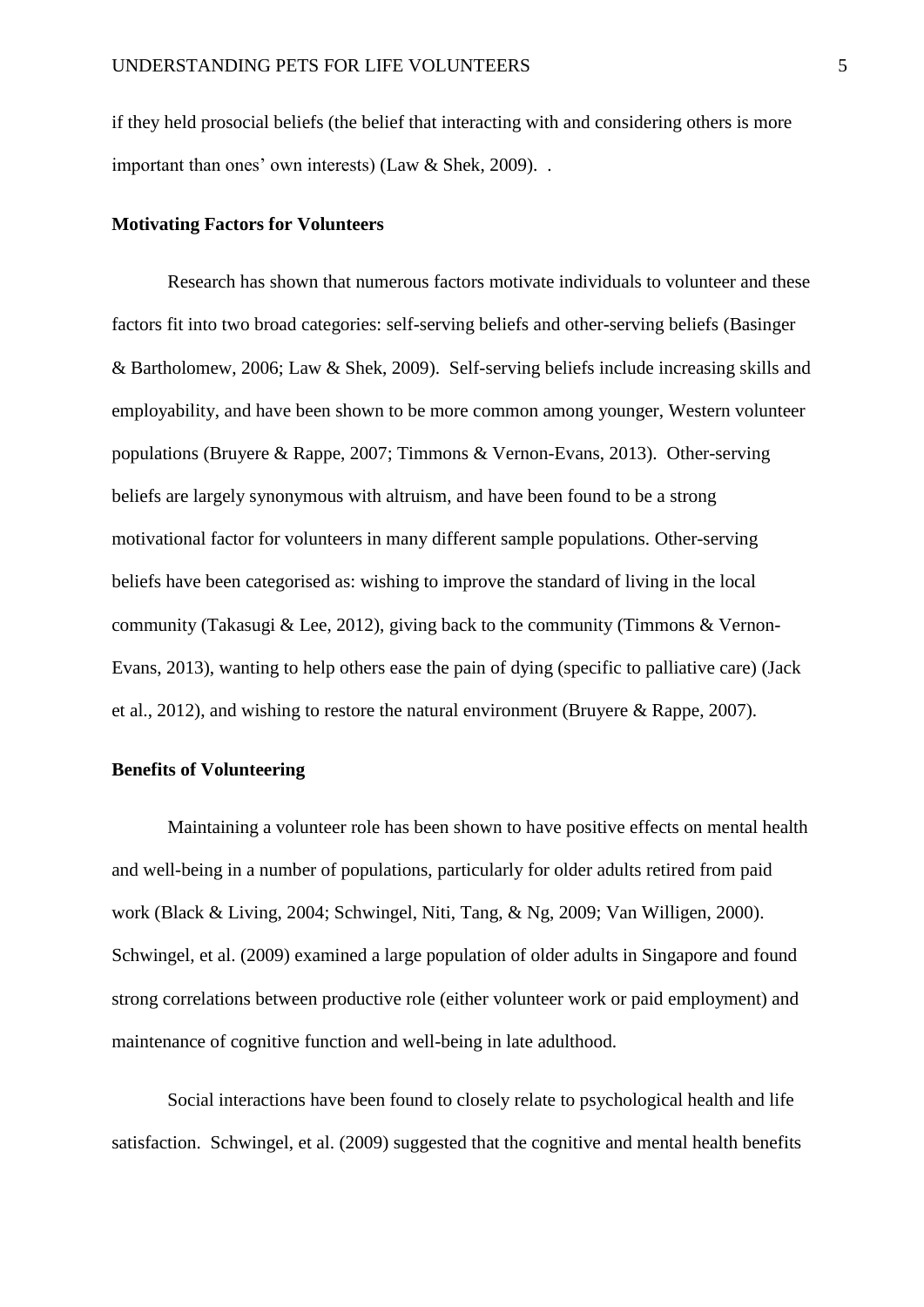found through volunteering are commonly a result of the socially rich activities volunteering allows, as well as the social resources which become available through engagement in this role.

Considering the results of a national survey on mental health in Australian retirees [\(Butterworth et al., 2006\)](#page-23-5), the social benefits of volunteering become particularly evident. This extensive survey conducted by Butterworth, et al. (2006) found that men and women who were retired from paid work experienced a higher percentage of common mental health conditions, such as depression and anxiety, than those still in regular, paid employment.

#### **Barriers to Effective Volunteerism**

The specific issues faced by volunteers within different organisations are variable. Cole and MacDonald (2011) highlighted disorganisation, conflicts of personality and negative attitudes, and lack of appreciation as some of the most frequent issues found to exist within volunteering organisations. Similar trends are reflected in several studies exploring the experiences of volunteer firefighters in Australia, with discrimination, ineffective leadership and communication issues highlighted as common problems within such organisations [\(Branch-Smith & Pooley, 2010;](#page-23-2) [Huynh et al., 2013;](#page-24-4) [McLennan et al., 2009\)](#page-24-1).

Outright costs and limited reimbursements have also been found to be barriers to effective volunteerism and contributing factors to cessation of the volunteer role. A survey of Australian volunteers, volunteer organisations and not-for-profit organisations conducted in 2005 found 84% of participants saw rising fuel prices as a barrier to volunteering. This survey also revealed that there were disparities in volunteers' knowledge of available reimbursements between different organisations, including fuel reimbursement processes [\("Impacts of petrol prices on volunteering," 2005\)](#page-24-6).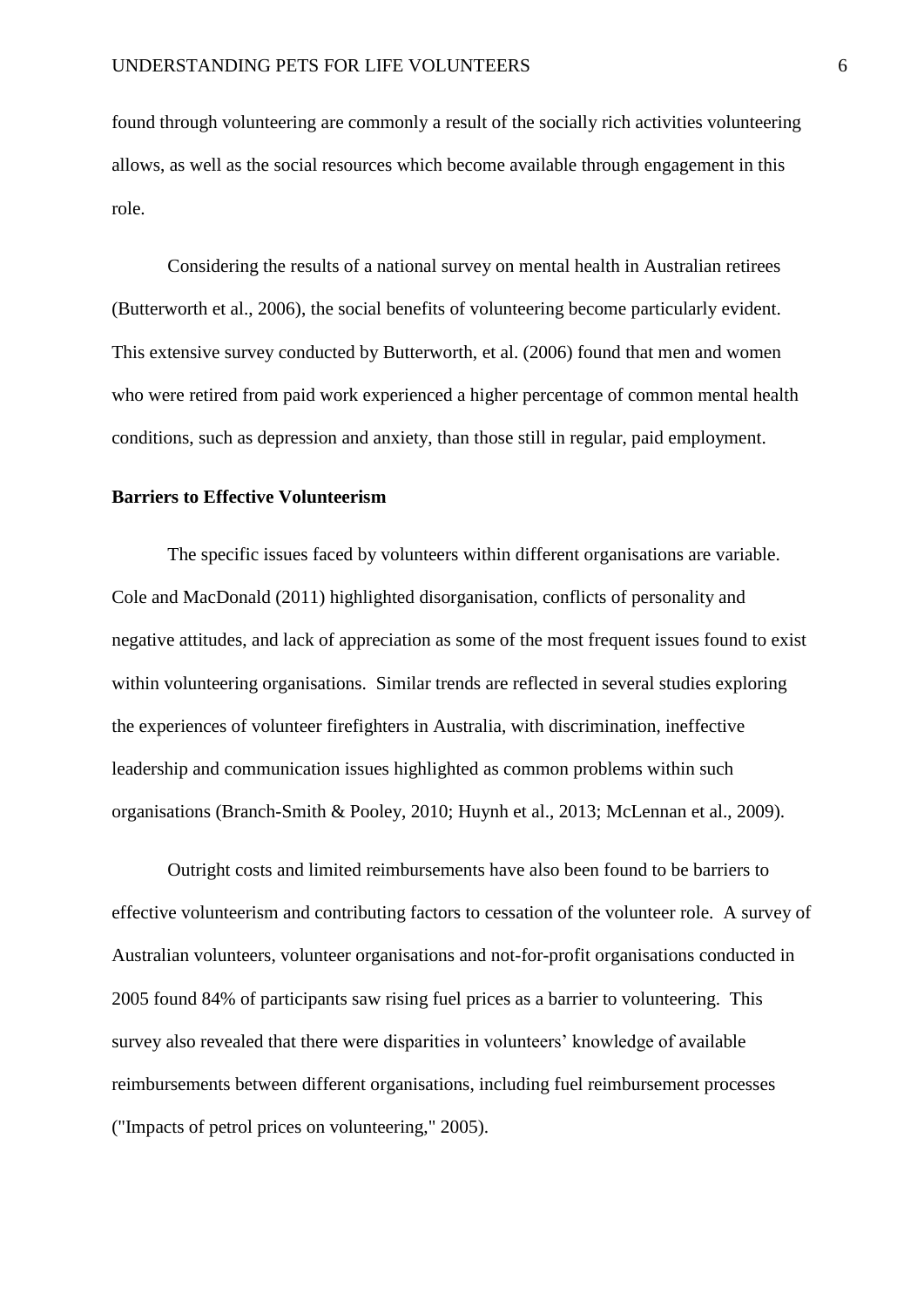#### **Methods**

# **Design**

A mixed methods approach was utilised for this research project. The Volunteer Functions Inventory (VFI) was selected as the survey tool as it has been shown to have strong reliability and validity in researching the motivations of people to volunteer and outcomes of volunteerism in community service roles [\(Clary et al., 1998\)](#page-23-6). The standardised categories of the VFI include: Motivation (to volunteer), outcomes (of volunteering), and satisfaction (in the volunteer role). Additional categories were added to the standardised VFI by the researchers. The additions included a demographic profile and five open-ended questions that examined the motivations, positive aspects and negative aspects of volunteering for Pets for Life, potential reasons for cessation, as well as an opportunity for general feedback. Approval for the research was obtained through the University of the Sunshine Coast Ethics Committee.

#### **Participants**

Purposive sampling was used to recruit participants from within the population of Pets for Life volunteers. Inclusion criteria for potential participants were: Pets for Life volunteers with a minimum of 4 weeks experience in the role, or whom had ceased volunteering less than 8 weeks prior to participation in research, verbal and written comprehension of the English language. Non-English speaking participants were excluded from research as the survey was not able to be translated. Formal permission to approach participants was obtained from the Director of the Caloundra Community Centre.

# **Procedure**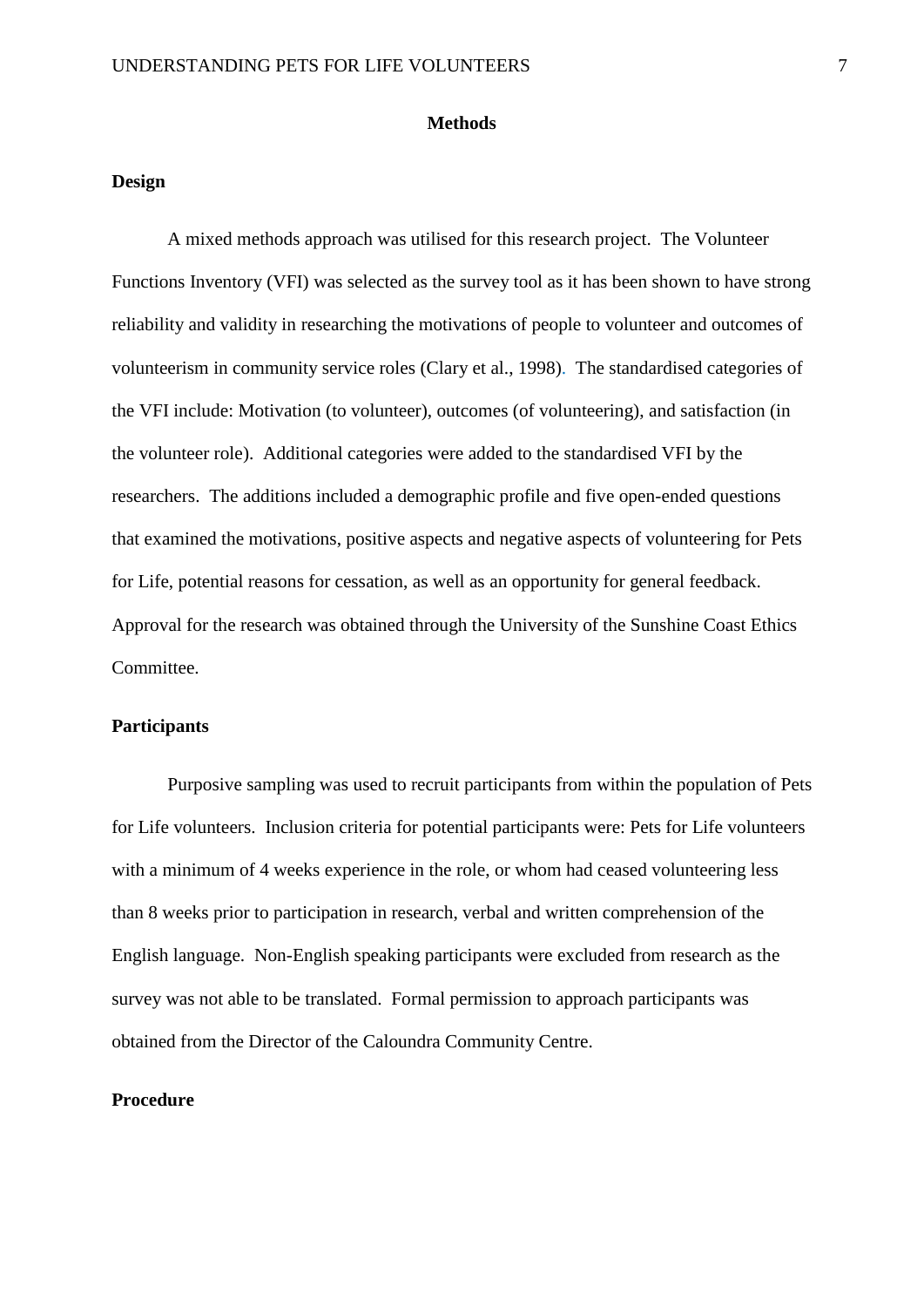Recruitment was conducted by project workers from the Pets for Life project (Caloundra Community Centre) who delivered information about the study by email or post, using the contact method usually used between the project worker and the volunteer. Recruitment material was sent to all potential participants who met the inclusion criteria. Recruitment material included: Invitation to Participate in Research, Research Project Information Sheet, Consent to Participate in Research, and an adapted VFI (as described earlier). One Project Worker sent a preliminary email to her group of volunteers alerting them to the opportunity for involvement in research prior to the formal invitation being sent. Volunteers who indicated that they were interested in participating in the research were given the option of completing the adapted VFI online via SurveyMonkey<sup>TM</sup> or by completing a paper-based survey and returning it by reply-paid post.

Hard-copy responses were mailed to the supervising researcher and stored in a locked filing cabinet. Hard-copy responses were then inputted into SurveyMonkey<sup>TM</sup> to ensure all responses were stored in one database. This allowed for the complete data set to be exported from SurveyMonkey<sup>TM</sup> for data analysis. All responses were de-identified.

#### **Data Analysis**

#### **Quantitative**

Quantitative data was analysed using both IBM SPSS Statistics 21 (for Windows Version 7) and data analysis tools available within SurveyMonkey<sup>TM</sup>. Analysis of demographic data was performed using the data analysis tools available within SurveyMonkey<sup>TM</sup>, and all other descriptive statistics were computed through SPSS. Parametric (Pearson product moment correlation co-efficient, 2-tailed) and non-parametric (Kruskal-Wallis Test) computations were performed using SPSS with the assistance of a third party researcher from the University of the Sunshine Coast. Results were analysed in relation to the six functions of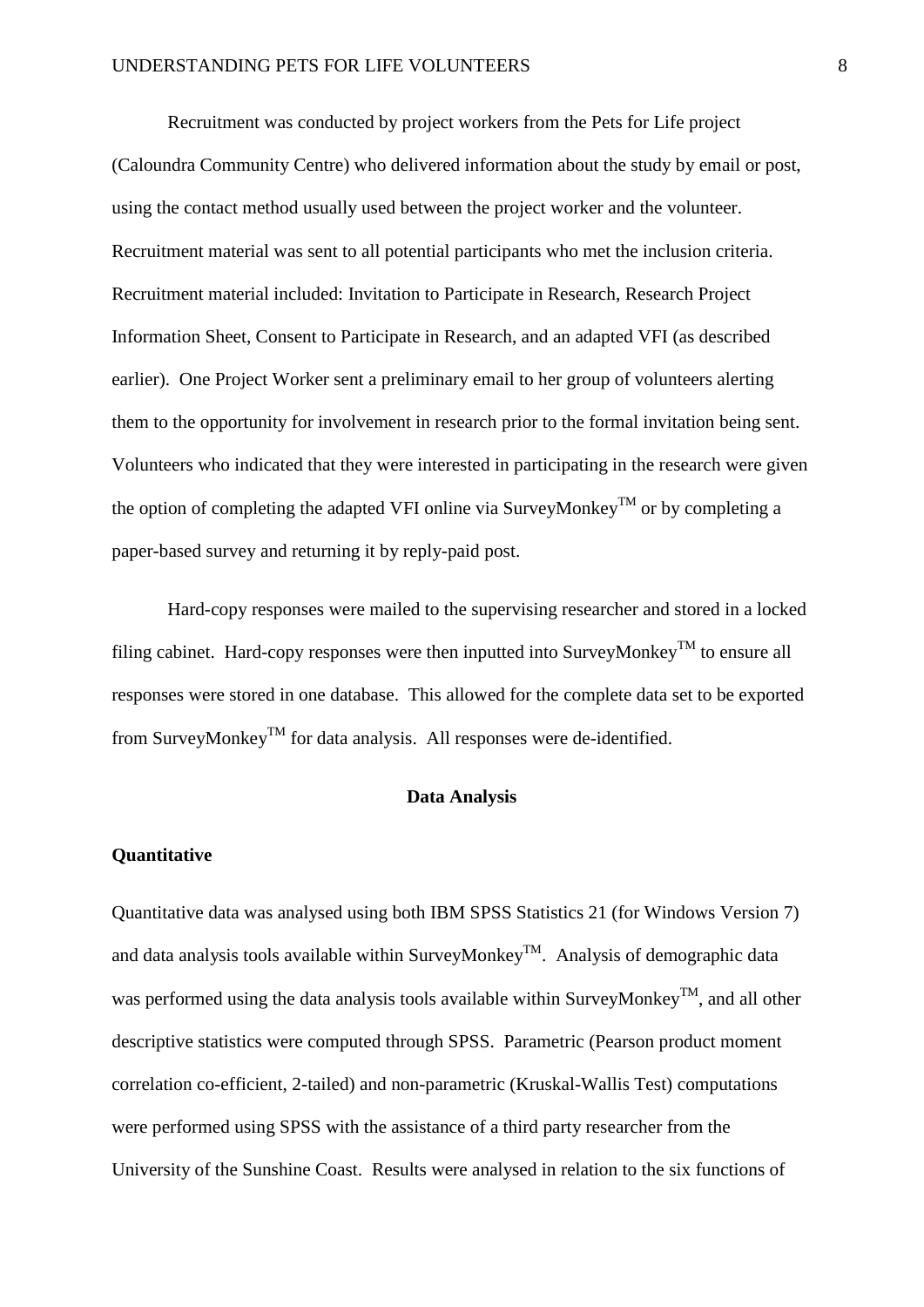the VFI within the topics of motivation to volunteer, outcomes of volunteering and satisfaction with the volunteer role, as set by the standardised VFI.

#### **Qualitative**

Each of the open-ended responses were individually reviewed and coded by the student researcher to identify, cluster and categorise the information into themes. Themes were categorised under the six functions set by VFI (see Table 1) and were distinguished into areas of motivation for volunteering and outcomes of volunteering. Data analysis was completed through a process of coding verification by the supervising researcher. This strategy was used a means of improving the dependability and confirmability of qualitative results [\(Krefting, 1991\)](#page-24-7).

The supervising researcher examined each qualitative statement and agreed or disagreed with the category assigned by the student researcher. Themes were discussed by the research team until consensus was achieved. The questions that related to potential reasons for cessation of the volunteer role were not categorised within the six functions of the VFI. This topic is not included as part of the standard VFI and was a component of the extended qualitative questions explored by the researchers. The majority of the data was able to be categorised using the existing VFI categories, thus data analysis was straightforward. All themes were agreed upon for final findings and no further triangulation of qualitative data was necessary.

Investigator responsiveness is a key aspect of qualitative data analysis which, if lacking, can greatly impact the trustworthiness of data [\(Morse, Barrett, Mayan, Olson, &](#page-24-8)  [Spiers, 2002\)](#page-24-8). Investigator responsiveness of the student researcher was maintained through the use of reflexive journaling and supervision.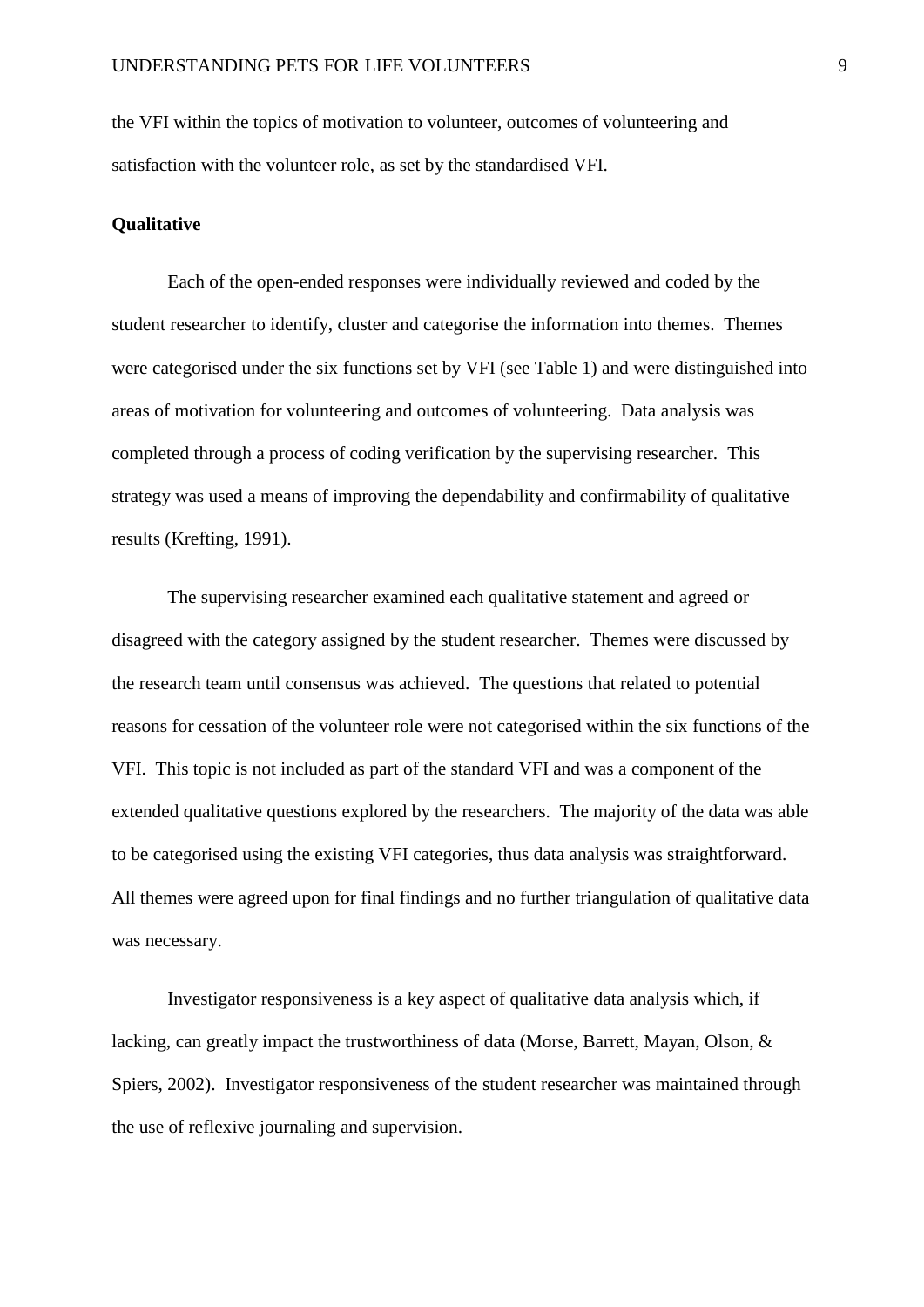Researchers had initially planned to conduct focus groups to gather further qualitative data, and to confirm and build on themes that emerged through the open-ended responses in the modified VFI. As only one participant expressed interest in participating in a focus group, the focus groups were not conducted.

Table 1

*VFI functions* (adapted from Clary, et al., 1998)

| Function      | Definition                                       |
|---------------|--------------------------------------------------|
| Values        | Express ones altruistic and humanitarian values  |
| Understanding | Gain knowledge, skills, and abilities            |
| Enhancement   | Help the ego grow and develop                    |
| Career        | Improve career prospects                         |
| Social        | Develop and strengthen social ties               |
| Protective    | Protecting the ego from the difficulties of life |

#### **Quantitative Results**

# **Demographics**

Seventeen complete questionnaires were returned. Forty-one percent of participants were aged over 64 years, and 47% reported being in a registered marriage. Sixty-five percent of participants were female. All participants were current volunteers of Pets for Life. See Tables 2-4 for a full summary of demographic data.

Table 2

*Gender distribution*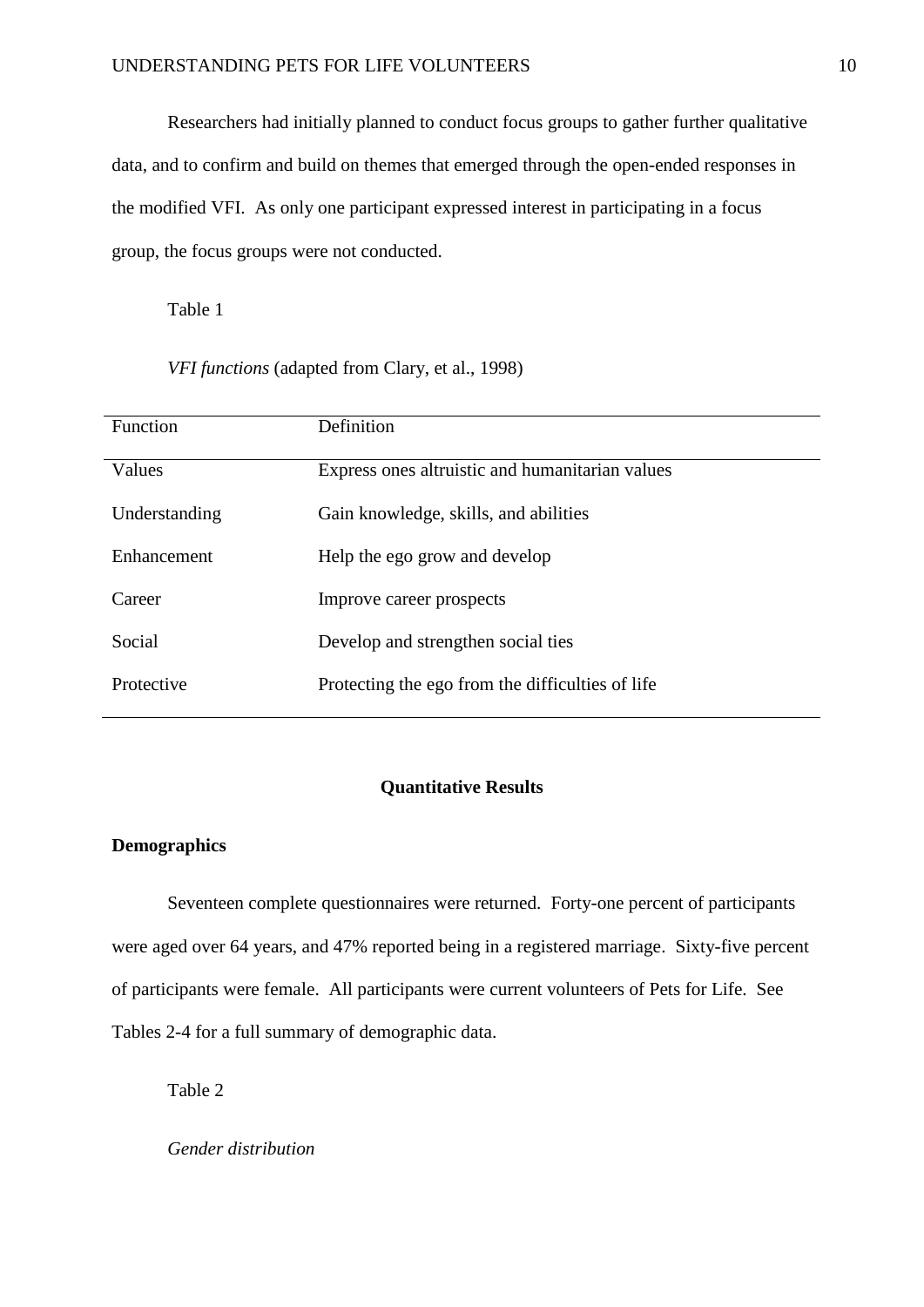| Gender | Number of participants (total $=17$ ) |
|--------|---------------------------------------|
| Male   |                                       |
| Female |                                       |

Table 3

*Age distribution*

| Age range in years | Number of participants (total $=17$ ) |
|--------------------|---------------------------------------|
| 18-22              | 1                                     |
| 33-37              | $\mathbf{1}$                          |
| 43-47              | 3                                     |
| 48-52              | 2                                     |
| 53-57              | $\overline{2}$                        |
| 58-63              | $\mathbf{1}$                          |
| $64+$              | $\overline{7}$                        |

Table 4

# *Marital status distribution*

| <b>Marital</b> status | Number of participants (total $=17$ ) |
|-----------------------|---------------------------------------|
| Married (registered)  | 8                                     |
| Never married         | 3                                     |
| Divorced              | 3                                     |
| Widowed               |                                       |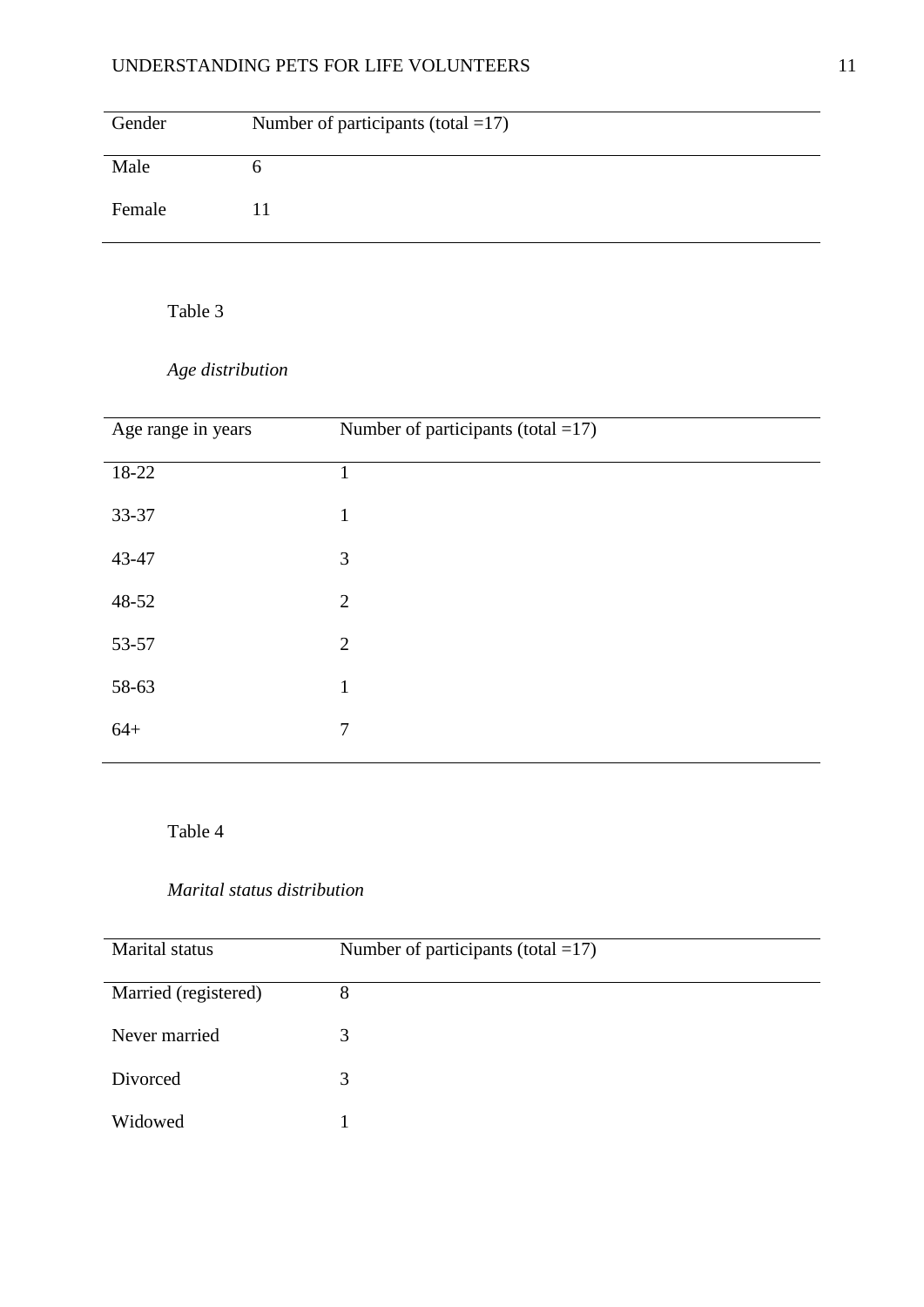De facto relationship 2

# **Motivations**

All motivation questions of the VFI were rated on a Likert scale of zero to seven; with zero being the lowest score and seven being the highest score. A score of zero corresponded with the response "N/A". All mean scores discussed relate to this Likert scale. Descriptive statistics showed the Career function to have the lowest mean score for volunteer motivation at 1.16. The Values function had the highest mean score of 5.95. See Table 5 for a comparison of function mean scores for motivation to volunteer.

# Table 5

| VFI function  | Mean score (scale 0-7) |
|---------------|------------------------|
| Values        | 5.95                   |
| Understanding | 3.7                    |
| Enhancement   | 2.9                    |
| Career        | 1.16                   |
| Social        | 1.93                   |
| Protective    | 2.26                   |
|               |                        |

*Mean scores for motivation to volunteer by VFI function*

A significant correlation (Pearson, 2-tailed) between motivation questions within the same function was found for all six of the VFI functions. This suggests that participants consistently ranked motivation questions within a given function with similar scores, an indication that questions consistently related to the intended function for Pets for Life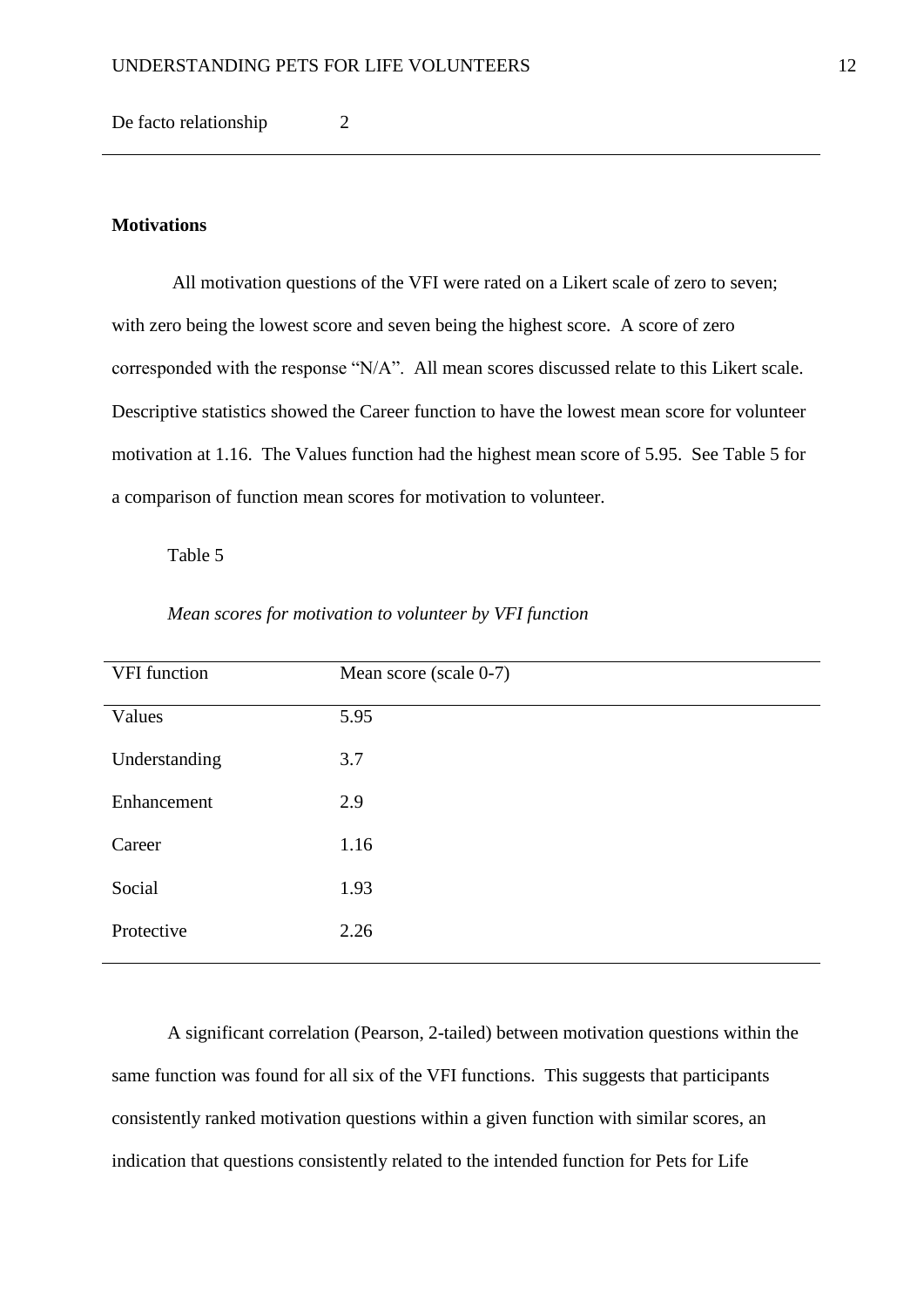volunteers. These results indicate moderate internal validity for motivation questions within all functions of the VFI for this population.

# **Outcomes**

All outcome questions of the VFI were ranked on the same Likert scale of zero to seven. The Career function saw the lowest mean score for volunteer outcomes with a score of 0.97. The Values function showed the highest mean score of 5.62 for volunteer outcomes. Refer to Table 6 for comparison of function means for volunteer outcomes.

Table 6

| VFI function  | Mean score (scale 0-7) |
|---------------|------------------------|
| Values        | 5.62                   |
| Understanding | 3.44                   |
| Enhancement   | 2.94                   |
| Career        | 0.97                   |
| Social        | 2.35                   |
| Protective    | 1.56                   |

*Mean score for outcomes of volunteering by VFI function*

Data analysis using a Pearson, 2-tailed test showed significant correlations between outcomes questions in the Understanding, Enhancement and Protective functions. There were no significant correlations found between outcome questions in the Values, Social and Career functions.

# **Satisfaction**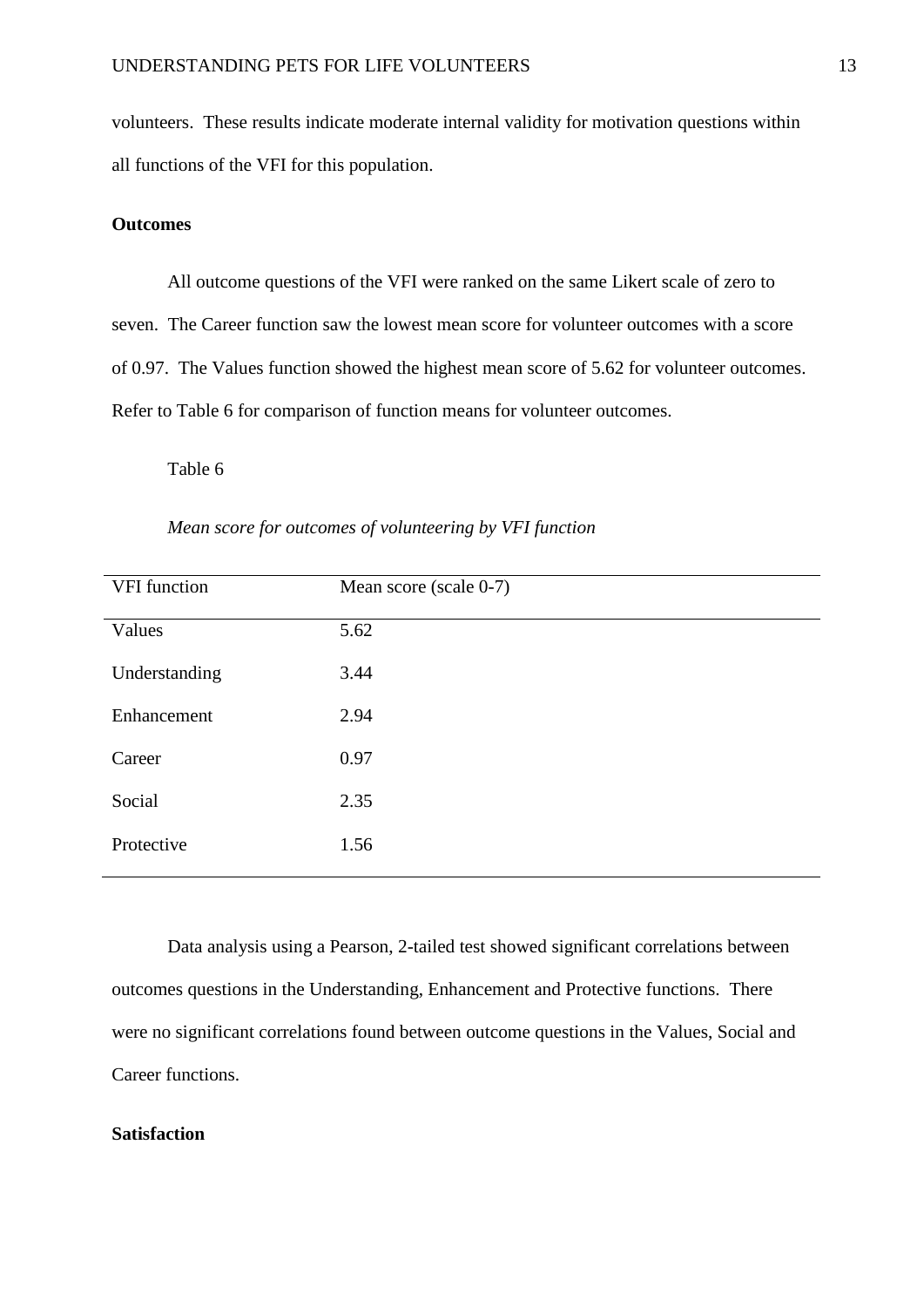Questions relating to satisfaction of the volunteer role had a combined mean of 5.99 on a Likert scale of zero to seven. Statistically significant correlations using a Pearson, 2 tailed test were most commonly found between outcome scores in the Values function and satisfaction scores (refer to Table 7). These correlations indicate higher levels of satisfaction for volunteers with high scores in the Values function for the outcomes of volunteering component of the VFI.

Table 7

*Significant correlations between volunteer outcomes as set by VFI functions, and volunteer satisfaction ratings*

| Function as correlated with satisfaction | Pearson, 2-tailed correlation value |
|------------------------------------------|-------------------------------------|
| Values-satisfaction                      | p=0.008**                           |
|                                          | p=0.000**                           |
|                                          | p=0.000**                           |
|                                          | p=0.000**                           |
| Understanding-satisfaction               | $p=0.047*$                          |
|                                          | $p=0.015*$                          |
|                                          | $p=0.036*$                          |
| Enhancement-satisfaction                 | $p=0.045*$                          |
| Career-satisfaction                      | $p=0.022*$                          |
| Social-satisfaction                      | $p=0.032*$                          |
|                                          | $p=0.017*$                          |
|                                          | $p=0.034*$                          |
|                                          | $p=0.016*$                          |
| Protective-satisfaction                  | Nil significant values              |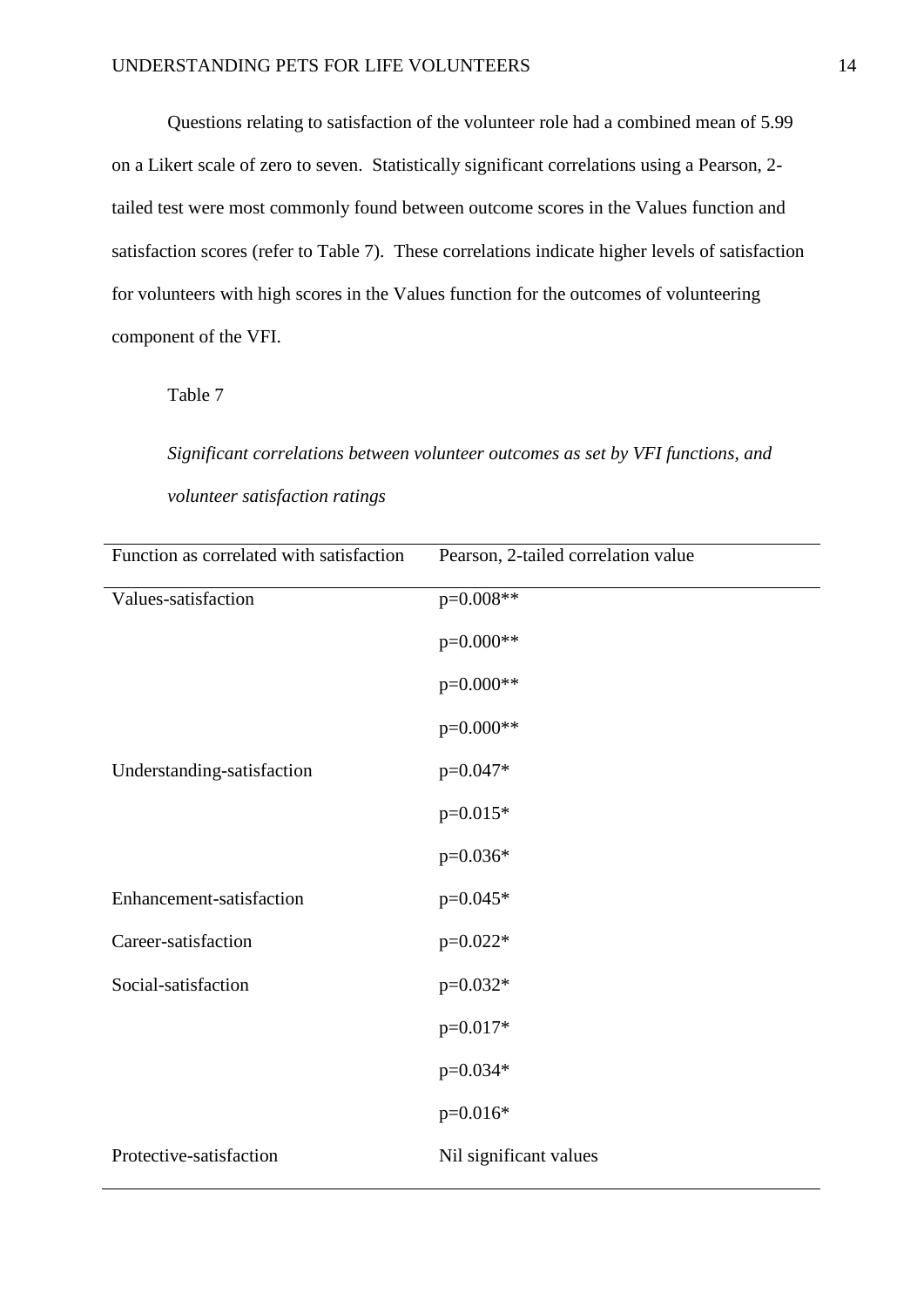\*\*p< $0.01$ 

 $*p<0.05$ 

#### **Qualitative Results**

# **Motivations to Volunteer**

**Values function: "a way to express ones altruistic and humanitarian values" (Clary, et al., 1998).**Themes relating to motivation most commonly fell within the Values function. Personal values expressed as motivating factors by participants mostly related to caring for people, and caring for animals. Some comments highlighted values relating to both people and animals: "...this gave me animal contact as well as helping others" (Participant 17). However, most responses clearly highlighted particular concern for one party (people or animals).

Several comments emphasized particular compassion for the elderly, as opposed to people in general. Interestingly, three responses specifically mentioned restrictions to pet ownership in their own life as a motivating factor, as this volunteer role facilitated animal contact.

**Understanding function: "a way to gain knowledge, skills, and abilities" [\(Clary](#page-23-6)  [et al., 1998\)](#page-23-6).**One participant's comment fell within the Understanding function for motivation to volunteer. The participant indicated that he/she wished to utilise skills previously gained from a volunteer role involving animal care: "Having served as a volunteer at the Sippy Creek Animal Refuge… for 8 years, this, to me, was a natural followon to use my experience at the refuge" (Participant 15). The theme of continued skill use was unique to this respondent.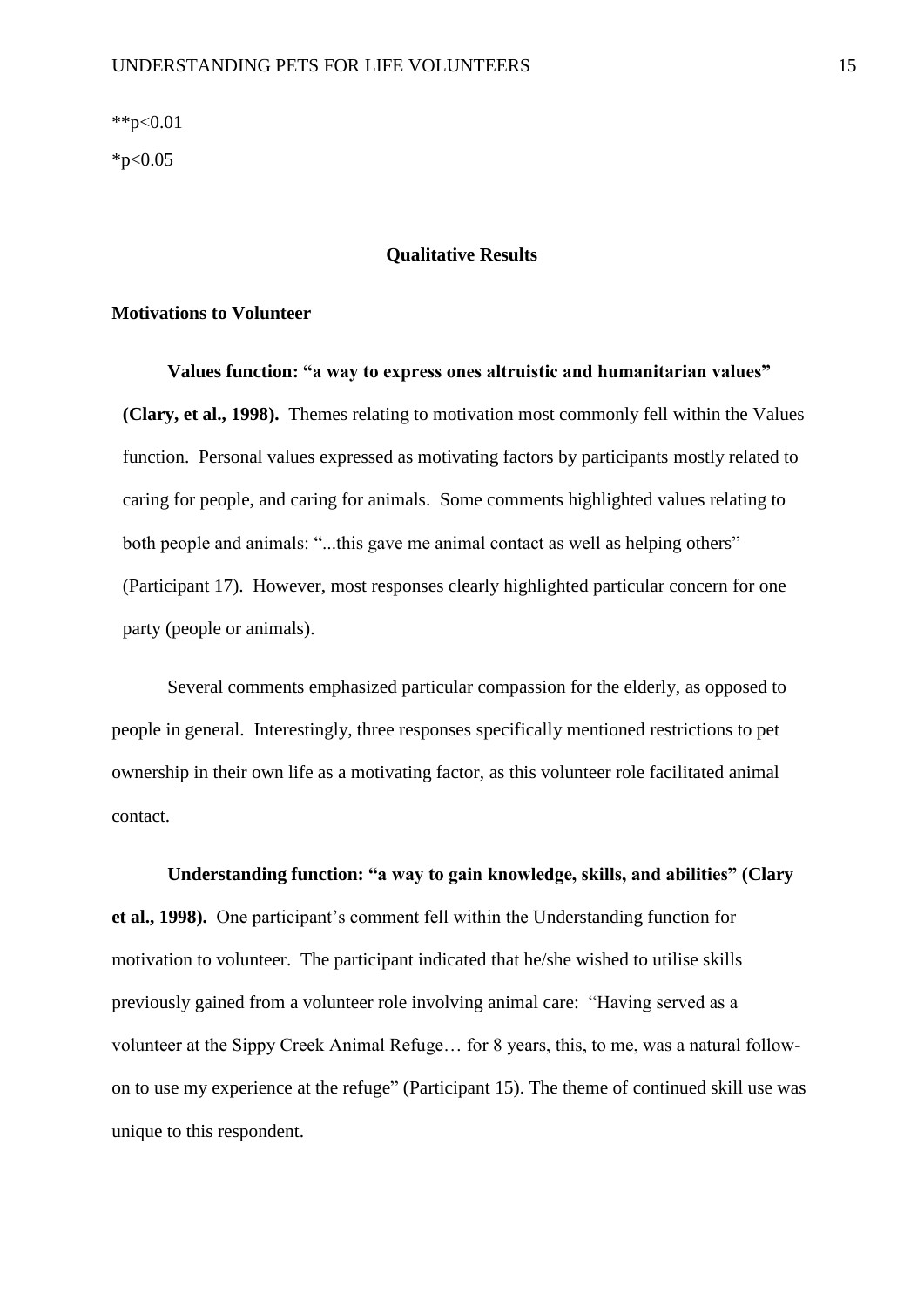**Protective function: "a way of protecting the ego from the difficulties of life" [\(Clary et al., 1998\)](#page-23-6).**Several comments about motivation to volunteer fit within the Protective function. These comments implicitly reflect the desire to reduce feelings of guilt by improving the lives of others. For instance:

My mother is now 82 and I know the importance of her having her dog as a companion as she lives on her own and as I live quite some distance from her, I would be extremely grateful that someone would assist my mother like I am assisting my current Pets for Life companion and dog (Participant 8).

All comments relating to the Protective function could also be categorised within the Values function. These comments all related to personal values such as providing care for others, as well as the role providing care for others plays in reducing negative feelings for the volunteer themselves.

# **Social function: "a way to develop and strengthen social ties" [\(Clary et al., 1998\)](#page-23-6).** While no motivation comments explicitly stated the intention to develop or strengthen social ties through volunteering at Pets for Life, several comments used terms such as "spending time with" (Participant 4; Participant 12), "working and being with" (Participant 11), and "contact" (Participant 17) which relate to social intent. Of note, all examples provided specifically relate to contact/ time with animals. One motivation comment more explicitly stated social intent through volunteering "I like spending time with dogs and pet friendly people" (Participant 12).

# **Outcomes of Volunteering**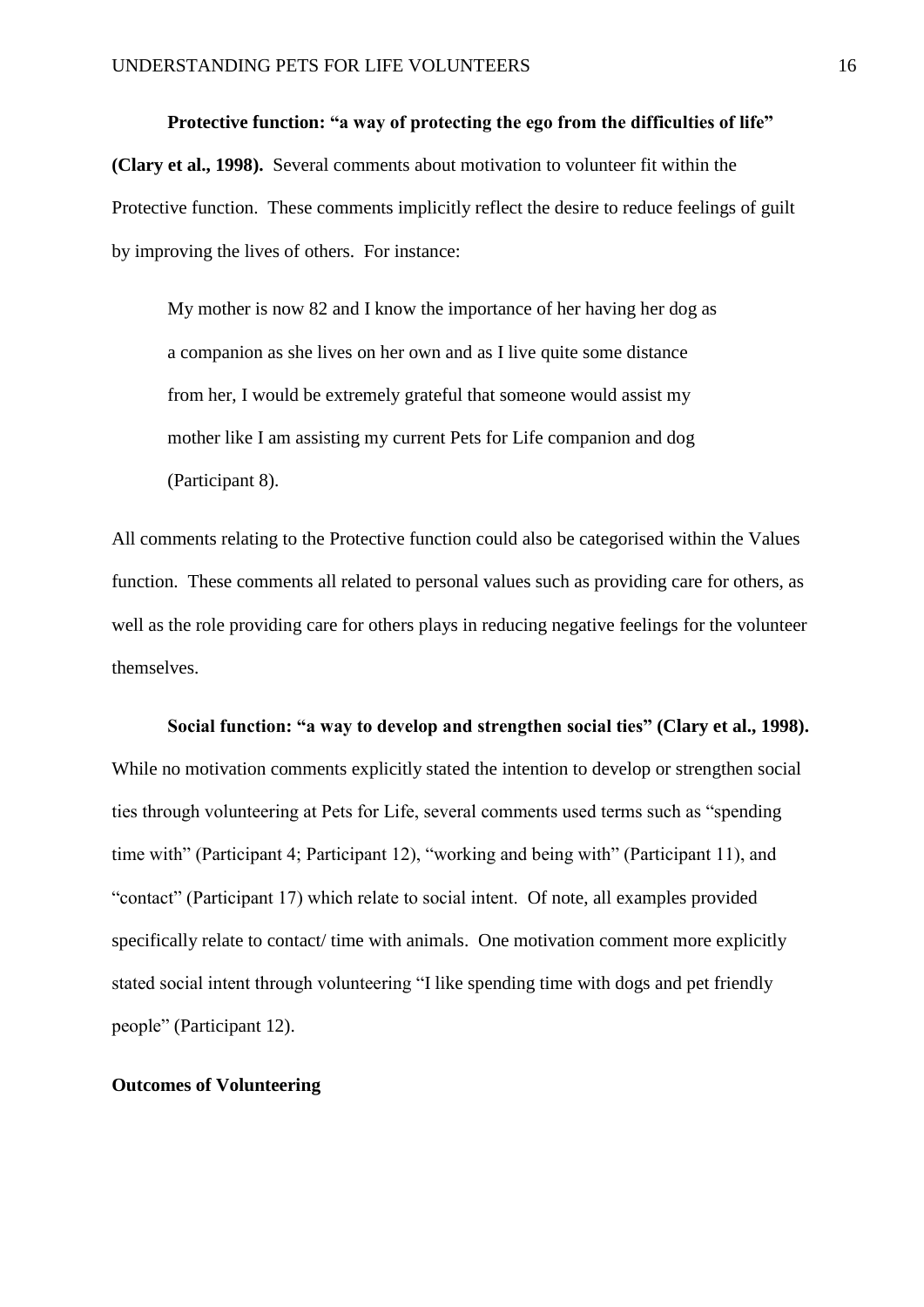**Values Function: "a way to express one's altruistic and humanitarian values" [\(Clary et al., 1998\)](#page-23-6).**A large proportion of comments relating to volunteer outcomes strongly related to the Values function. Comments within this function all relate to the fulfilment of a personal value through the Pets for Life volunteer role. The key theme found within the Values function centres on providing care for people and/or animals. Overall, comments generally highlighted being able to make a positive difference in the lives of others: "The knowledge that a group of the community very often forgotten get a helping hand and I am able to be part of that help" (Participant 13).

A small proportion of participants' comments on volunteering outcomes inversely related to the Values function. These comments highlighted areas of the volunteer role which did not always allow for actualisation of personal values. For example: "Dealing with the owner's attitude toward their dog (such as lack of training)" (Participant 10), depicts the frustration felt by this volunteer when his/ her personal values did not align with the person he/ she was providing pet care support to.

**Enhancement function: "a way to help the ego grow and develop" [\(Clary et al.,](#page-23-6)  [1998\)](#page-23-6)***.* Many comments implicitly or explicitly related to feelings of psychological growth or reward. These comments relate strongly to the Enhancement function. Many unique themes within this function were found. Receiving appreciation, witnessing the love of owner and pet, and reducing stress for others were all themes found within the Enhancement function for outcomes of volunteering. Appreciation is seen to be received from numerous sources, including the pet, pet owner, and organisation (Pets for Life): "Genuine gratefulness from the organisation and the client" (Participant 3), "...seeing how excited their dogs are when I arrive to take them for a walk" (Participant 13).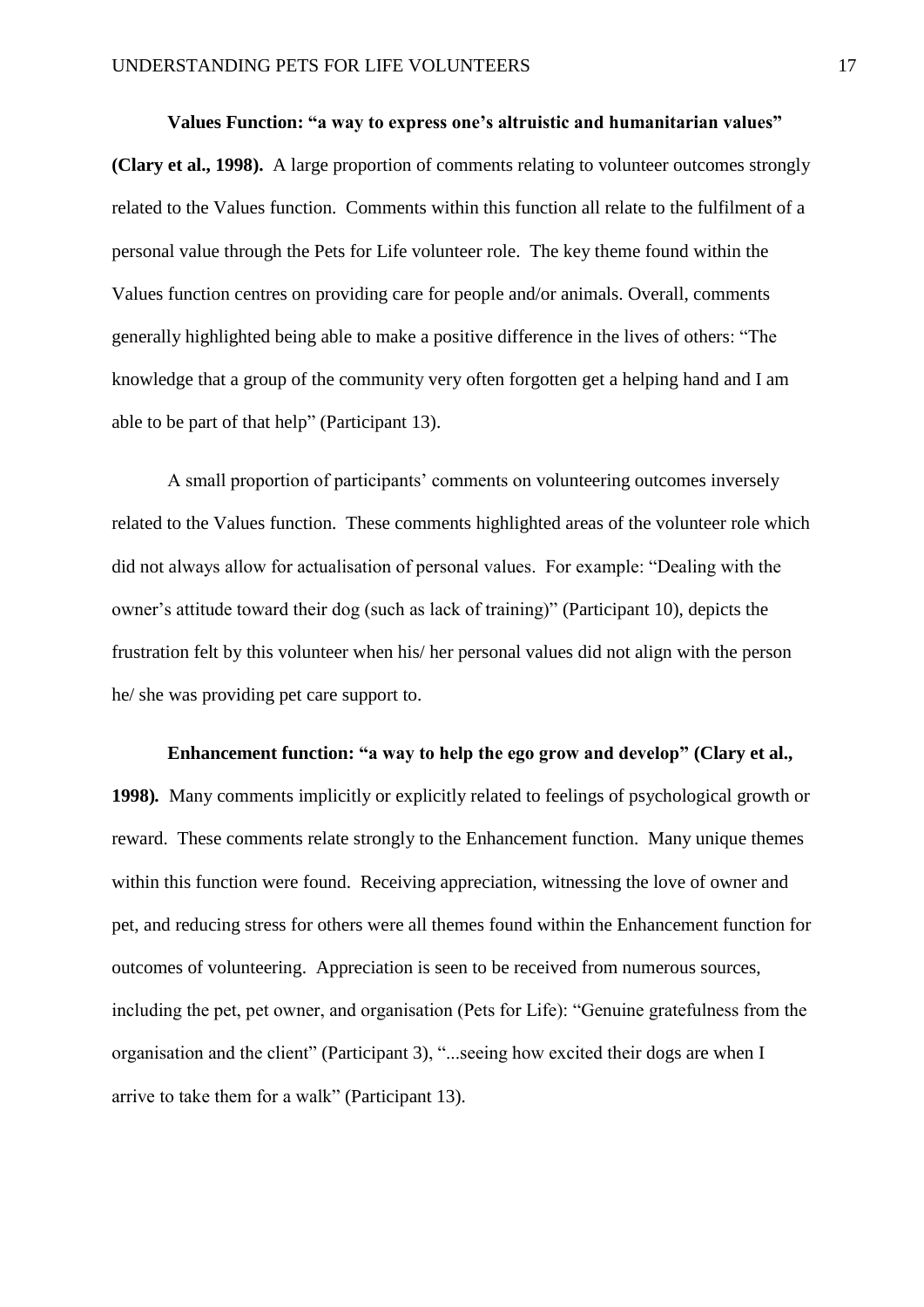**Social function: "a way to develop and strengthen social ties" [\(Clary et al., 1998\)](#page-23-6).** Outcomes relating to development or strengthening of social relationships were also common among participants. Most comments regarding social outcomes of volunteering acknowledge the development of relationships with both the pet owner and the pet. Some comments relay the unique role of the pet in developing relationships with the pet owner: "Being a carer, I am part of a triangle, dog, dog owner and the carer, which is more satisfying" (Participant 12). One participant also mentioned "becoming acquainted with the...neighbourhood" as a positive social outcome of volunteering for Pets for Life.

**Protective Function "a way of protecting the ego from the difficulties of life" [\(Clary et al., 1998\)](#page-23-6).**Some outcome themes were seen to inversely relate to the Protective function, in that they highlighted some of the difficulties of volunteering with Pets for Life. Feelings of becoming overly involved with pets and pet owners, as well as the anxiety of wishing to do more for others, were key outcome themes in the protective function.Some comments relay the emotional discomfort that can arise from the volunteer role:

It is hard not to get 'involved' with the owner and the animals, or to feel the need to help further (buy leash or ball, take to vet, spend more time, listen to pet un-related problems, help with pet un-related tasks, etc.) (Participant 10).

#### **Potential Reasons for Cessation**

Only one participant indicated they were likely not to be volunteering for Pets for Life in 12 months. Most participants indicated they expected to still be volunteering with Pets for Life in the following year. Potential reasons for cessation of the volunteer role were provided by some participants. The primary themes included competing commitments (eg. work, family) and relocation: "I think in the future I will be too busy or relocated so therefore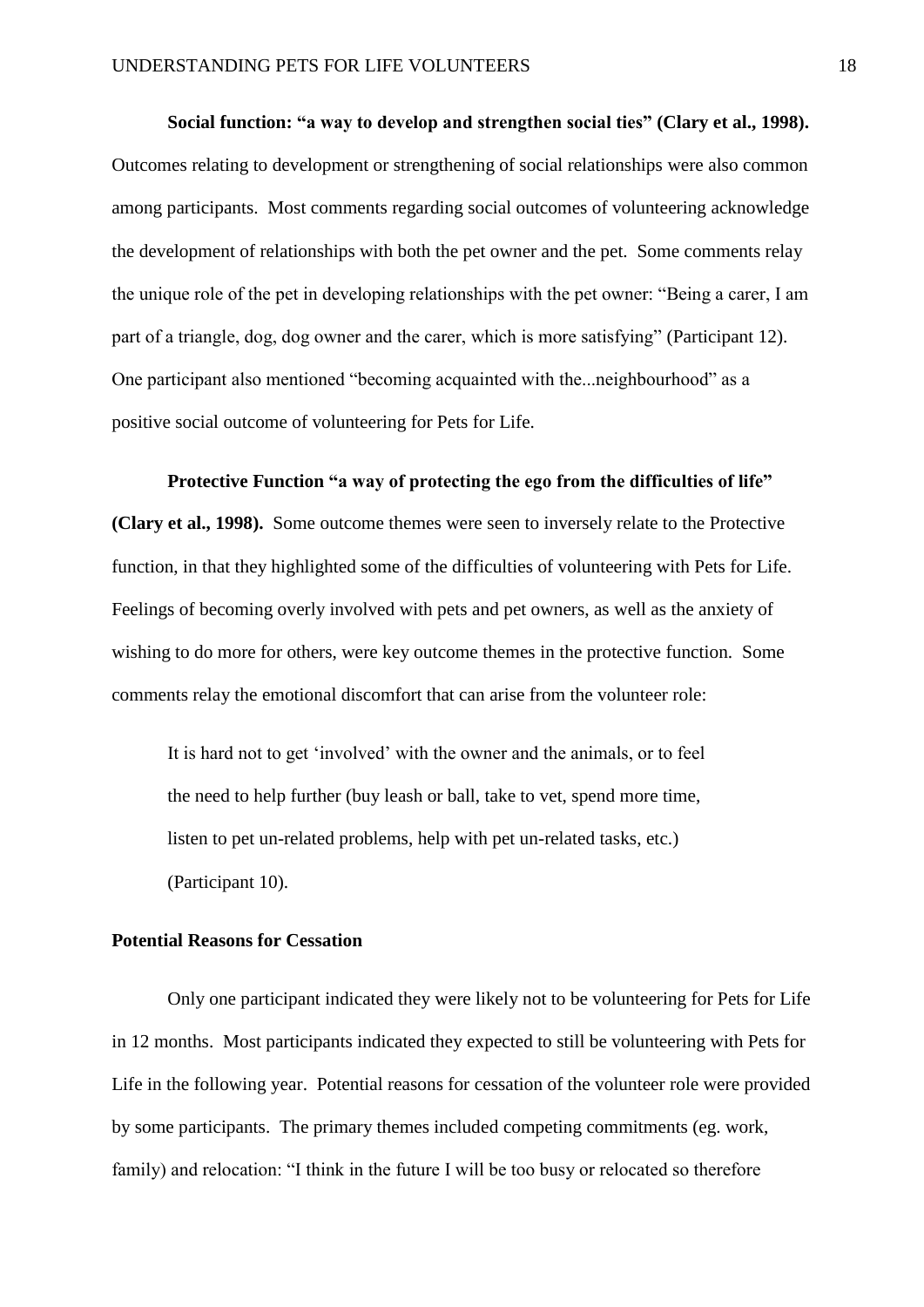unable to participate in the program" (Participant 9). One respondent identified financial strain/ limited compensation for resources as a potential reason for cessation.

# **Discussion**

The quantitative and qualitative findings from this research together indicate that volunteers at Pets for Life were most strongly motivated by the desire to fulfil humanitarian and altruistic values. The quantitative data highlighted that generalised humanitarian values were strong motivators for this population. Qualitative results supported these findings and indicated specifically that providing humanitarian service to the elderly and/ or pets are the motivating values for the Pets for Life volunteer population. Fulfilment of humanitarian values was also the most prominent outcome of volunteering reflected by both quantitative and qualitative results.

Clary, et al., (1998) found that volunteers were more likely to be satisfied with and retain their roles both in the short and long term if outcomes relevant to initial motivation were achieved through volunteering. The results of this study show that Pets for Life volunteers who were motivated to achieve fulfilment of humanitarian values in fact do achieve these outcomes through their volunteer role in the program. The statistically significant relationships between scores in all three of the VFI components: motivation to volunteer, outcomes of volunteering, and satisfaction of the volunteer role, are a strong indicator of both volunteer satisfaction and potential for volunteer retention. This was further supported by the fact that 94% of participants indicated that they intend to remain as volunteers with Pets for Life for at least the next 12 months.

While quantitative results found a mid-range mean score (3.44) for the Understanding function in relation to outcomes of volunteering, few qualitative themes were found to support this result. This discrepancy may reflect that although some volunteers found that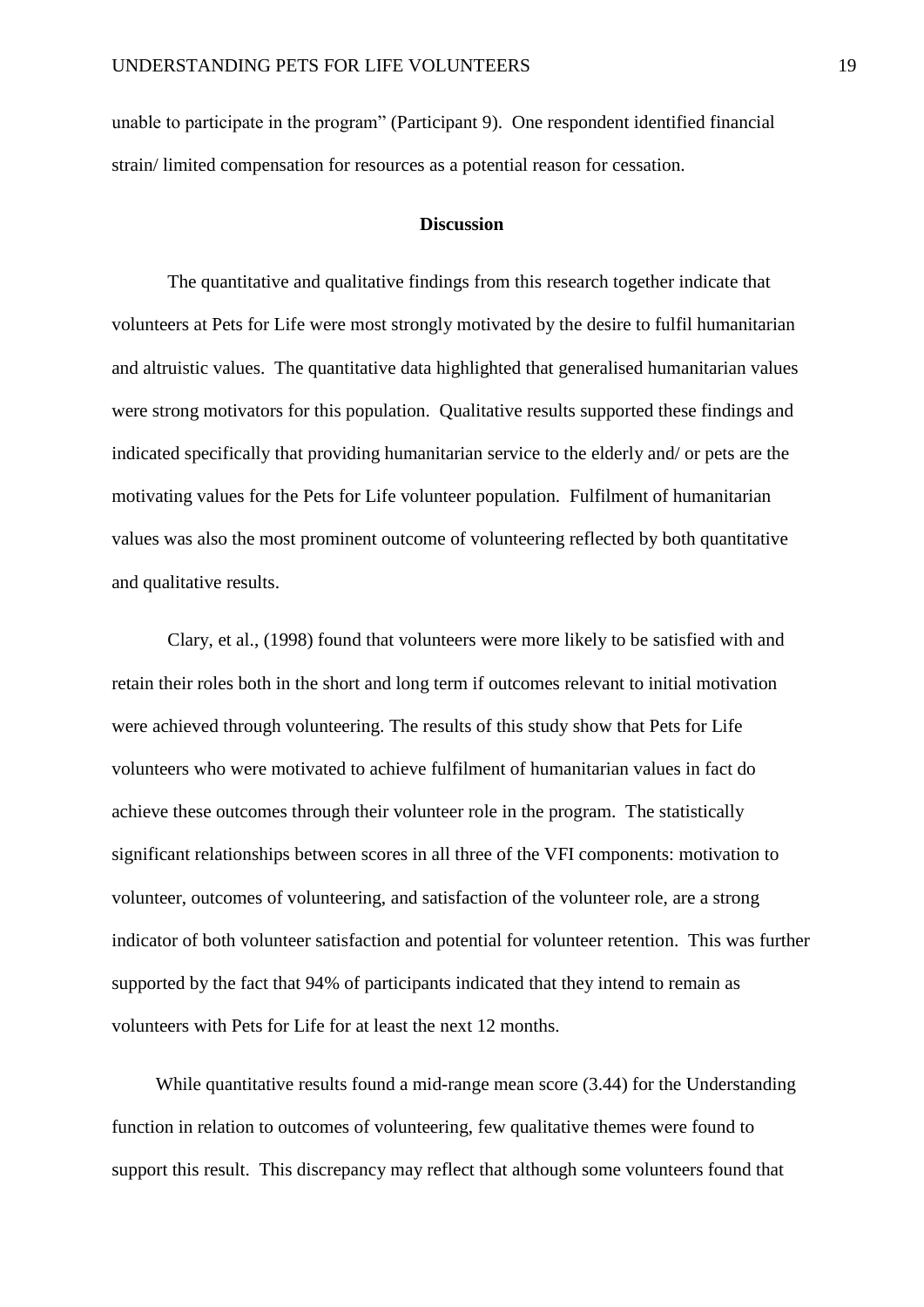skills or knowledge relevant to the role may be gained through volunteering with Pets for Life, it was not initially the primary motivation to volunteer. Given that quantitative data indicates Pets for Life volunteers are able to gain skills and knowledge through their volunteer role, this aspect of the role could be included in volunteer recruitment material.

Themes relating to psychological enhancement were found through qualitative findings although quantitative results for volunteer outcomes in this area showed a mean score less than mid-range (2.94). Here, the unique value of qualitative data is realised as participants appear better able to express themselves through words than numerical scales. This theory is supported by Black (1994): "Used in combination [with quantitative methods], qualitative methods can help to improve the accuracy and relevance of quantitative studies by increasing our understanding of the creation of quantitative data" (p. 426). The generic questions of the VFI may not have been sensitive enough to consider unique outcomes of the Pets for Life volunteer role in relation to the Enhancement function.

Qualitative themes in the Enhancement function are of importance as some volunteers in this study highlighted the importance of being appreciated by the Pets for Life project workers, and having positive interactions with animals as a valued aspects of their volunteer role with Pets for Life. These results suggest that although volunteers may not be motivated by the potential for psychological enhancement, it is an outcome of the Pets for Life volunteer role. This aspect of the role could also be included in volunteer recruitment material and continued as part of existing volunteer retention activities.

Difficult aspects of volunteering for Pets for Life were identified through qualitative findings. The theme of emotional over-involvement with pets and their owners was seen to inversely relate to the Protective function of the VFI, which views volunteering as a way to "reduce negative feelings, such as guilt" [\(Clary et al., 1998\)](#page-23-6). Outcomes of volunteering in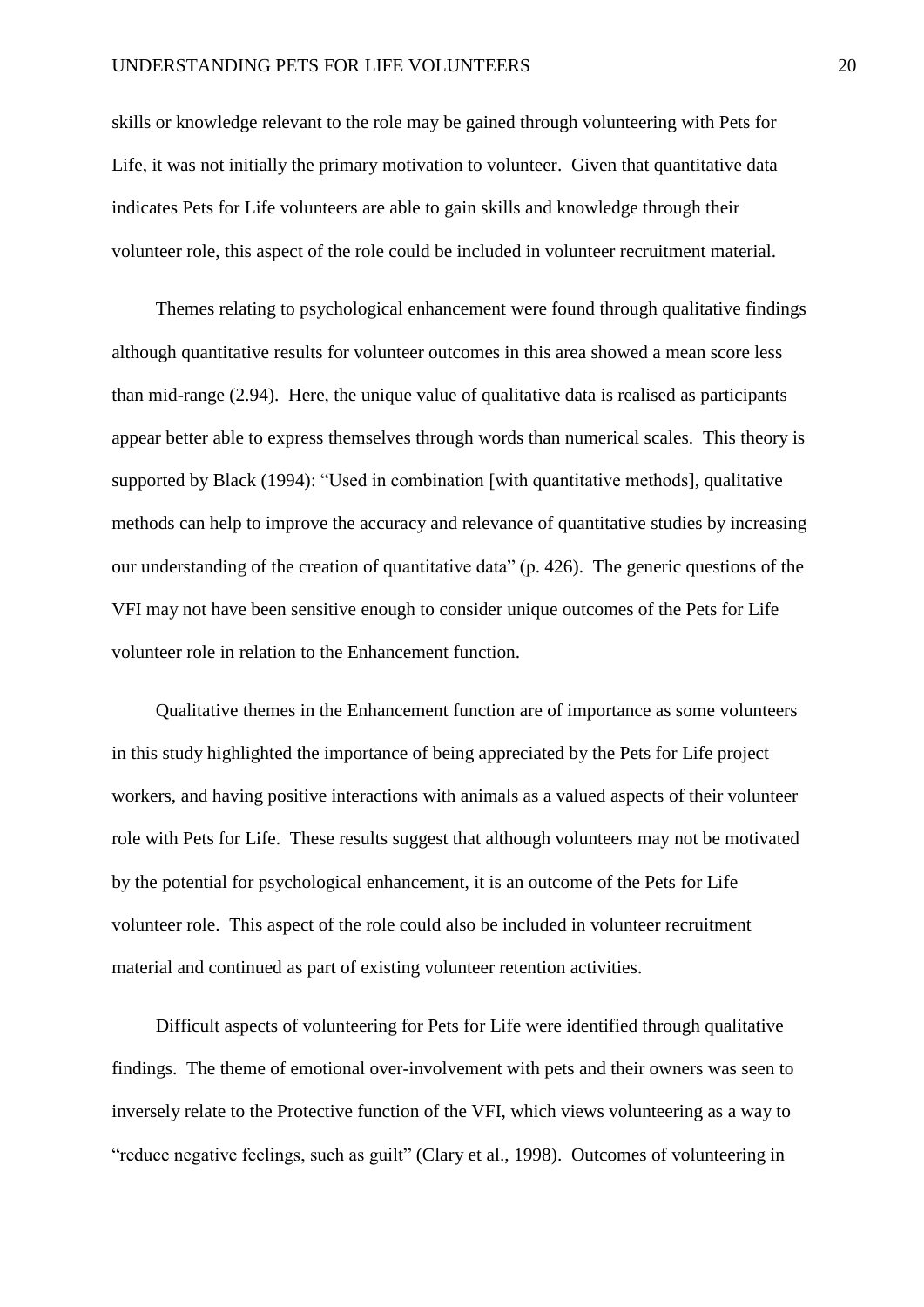the Protective function achieved the second lowest mean score, which further indicates that some volunteers may find aspects of volunteering emotionally challenging. Although it should be mentioned that the potential for emotional stress is considered a negligible risk, Pets for Life can take these results into consideration when developing recruitment and volunteer safety procedures.

Qualitative findings also allude to the intricacies of social relationships developed as part of being a Pets for Life volunteer. Development of meaningful social connections with both the pet owner and the pet are highlighted through qualitative outcomes, with the inimitable role the pet can play in developing human interactions a key point of interest.

Potential reasons for cessation largely included competing commitments and relocation. These factors are mostly unavoidable and uncontrollable, and have been found to be reasons for cessation in other Australian volunteer populations [\(McLennan et al., 2009;](#page-24-1) [Wolcott, Ingwersen, Weston, & Tzaros, 2008\)](#page-25-8). Strong intention for continuation at Pets for Life was indicated through survey data, and findings suggest that attrition is not a key concern for the organisation at this time

# **Study Limitations**

Limitations of this study which may have influenced results include potential bias in the sample population. Project workers from Pets for Life (responsible for managing volunteers) reported having good rapport and working relationships with volunteers prior to research initiation. This may have created feelings of obligation amongst volunteers to participate in research, or to not reflect poorly on Pets for Life. The potential for this bias was discussed with project workers prior to participant recruitment; although this measure cannot assure volunteers felt no obligation to participate.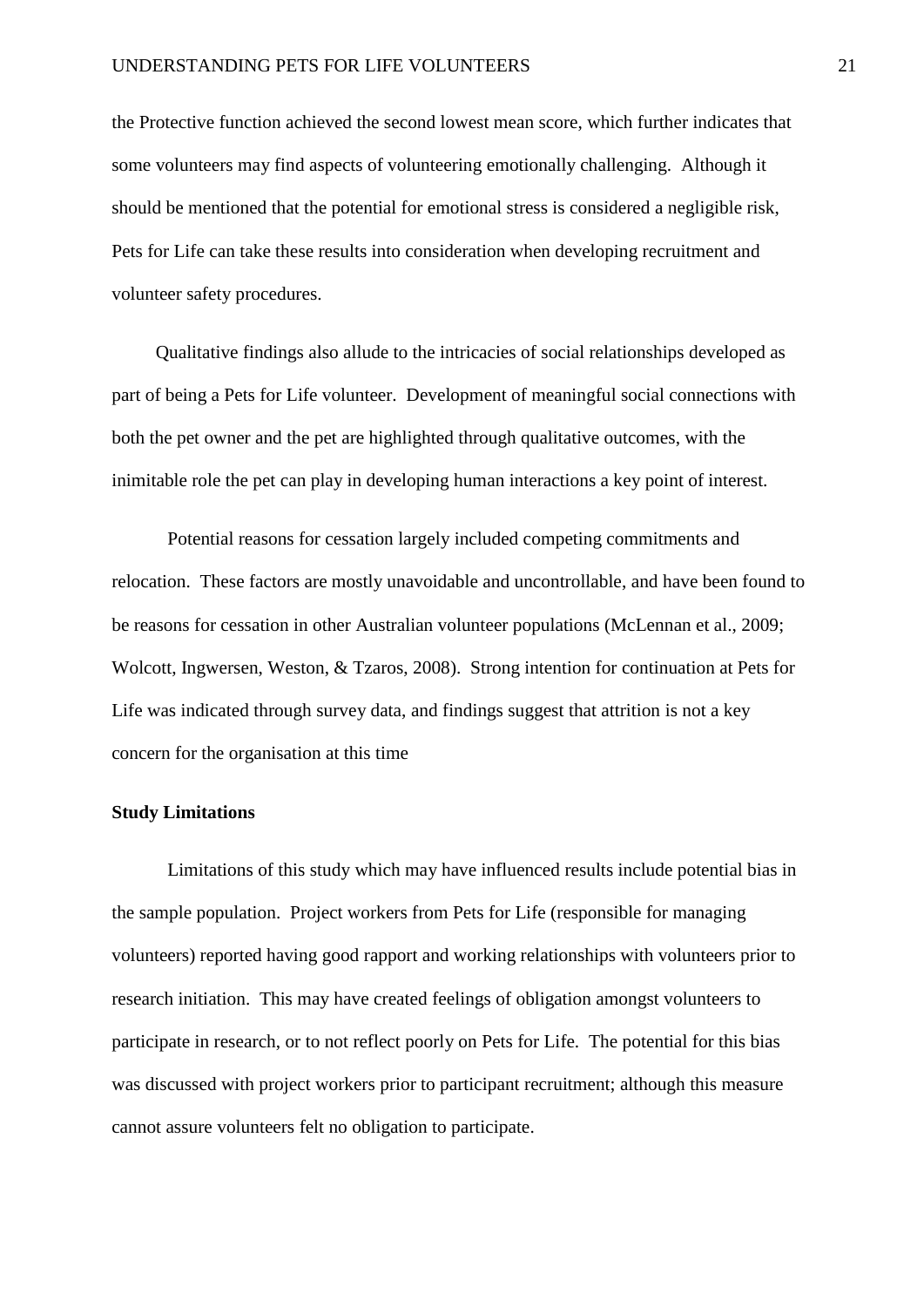Given that "an appropriate sample size for a qualitative study is one that answers the research question" (Marshall, 1996, p. 523) and data saturation is seen to occur when no new themes emerge [\(Marshall, 1996\)](#page-24-9), data saturation in this sample may not have been fully achieved and the potential for new themes still exists. The iterative nature of qualitative research has also brought about emerging topics for investigation which may be explored through further qualitative research such as in-depth interviews or focus groups.

In terms of representativeness, the sample size for this study may be considered representative of the broader Pets for Life volunteer population. The somewhat narrow parameters of the study, the consistency of quantitative results, and a comparison of demographic survey data with demographic data from the total Pets for Life volunteer population during the research period, indicate this sample is likely to be representative of the Pets for Life volunteer population.

#### **Conclusion**

This study aimed to gain an understanding of factors which motivate people to volunteer for Pets for Life, what the outcomes of volunteering in this program are, how satisfied these volunteers are with their roles, as well as potential reasons that volunteers may cease their roles with Pets for Life. A modified VFI survey conducted with Pets for Life volunteers found that they are most likely to be motivated by the humanitarian values of providing support for the elderly and/ or animals. Pets for Life volunteers are most likely to achieve positive outcomes through the fulfilment of the humanitarian values aforementioned. Overall, volunteers in this program are highly satisfied with their roles. Potential reasons for cessation of the Pets for Life volunteer role include competing commitments (eg. work or family) and relocation, although only one participant indicated the intention to cease his/ her volunteer role in the next 12 months.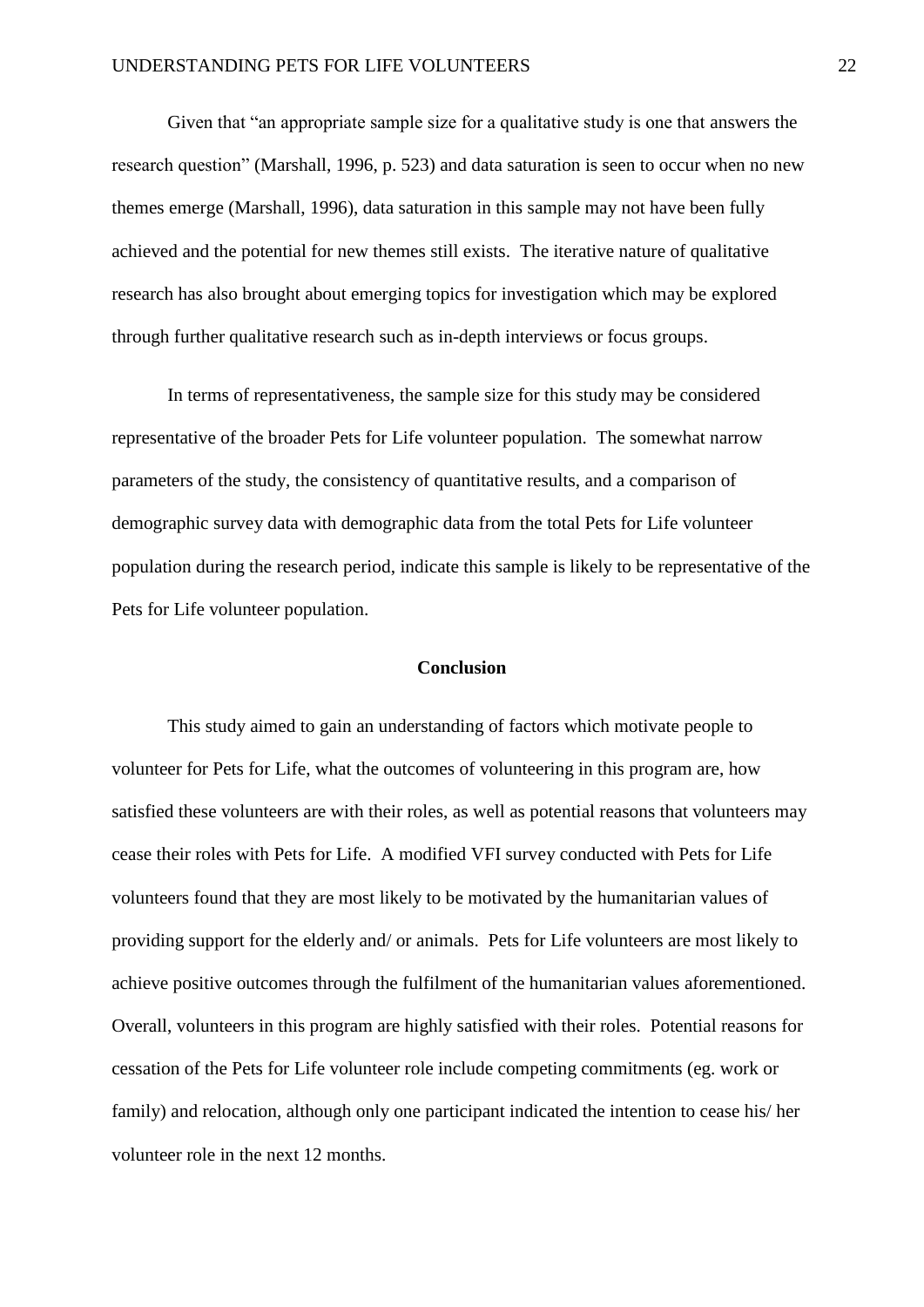Creating social connections with people and animals was also found to be a valued outcome of volunteering with Pets for Life from this research. Psychological enhancement, primarily gained through expressions of appreciation from Pets for Life project workers, pets and pet owners in the program, was also a positive outcome for this volunteer population.

Emotional discomfort was found to be one of the more challenging aspects of the Pets for Life volunteer role. Some volunteers expressed that it can be difficult not to feel the desire to provide more support to pets and pet owners than is expected of the volunteer.

Further research may include more in-depth qualitative focus on the volunteer experience, particularly in relation to emotional stress and the development of social connections with people and pets. Research into the experiences of older adults receiving service from Pets for Life would provide a more full view of the overall project, areas for improvement and continuation of quality service.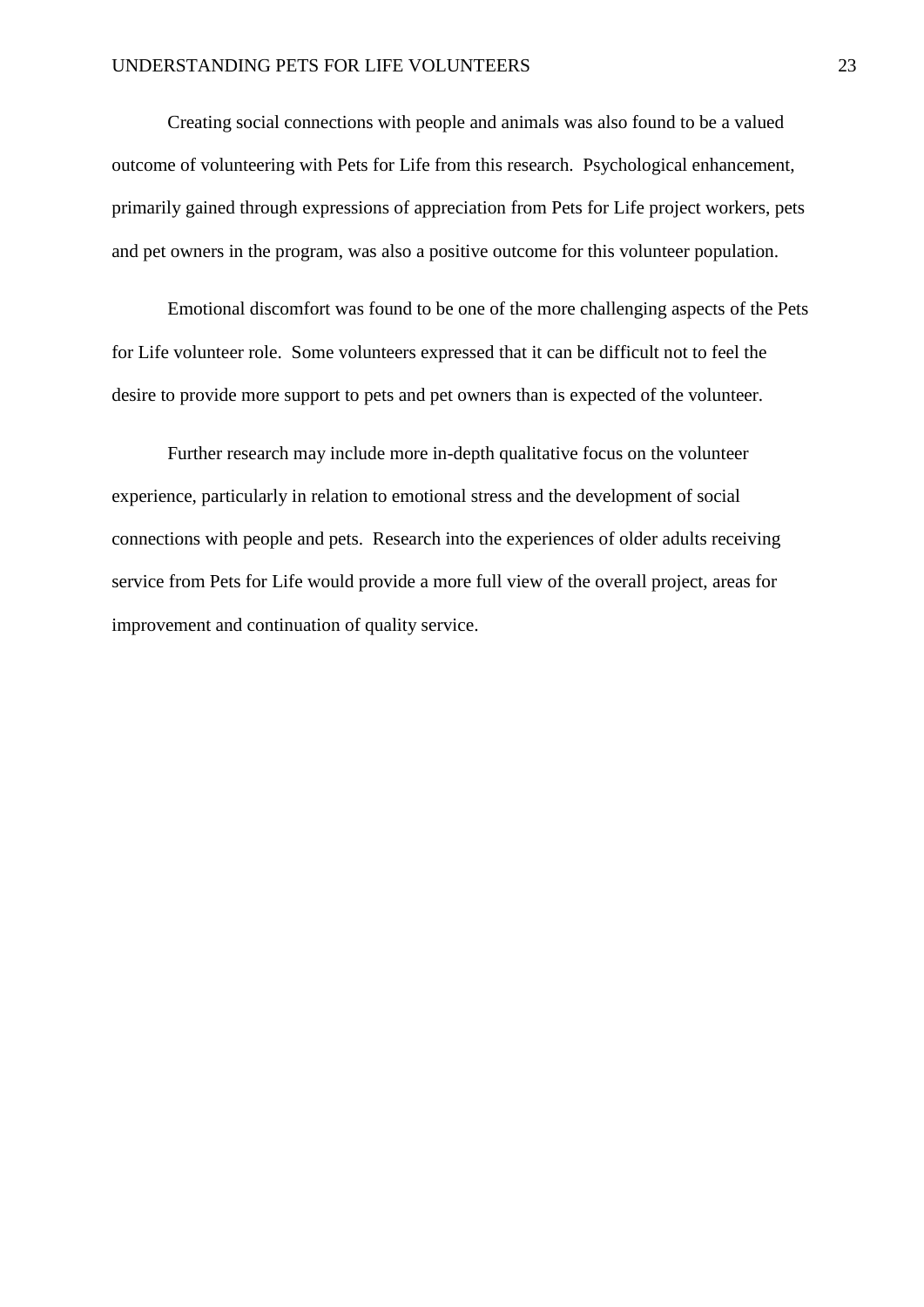#### References

- Black, N. (1994). Why we need qualitative research. *Journal of Epidemiology and Community Health*, *48*, 425-426.
- <span id="page-23-3"></span>Basinger, N., & Bartholomew, K. (2006). Service-learning in nonprofit organizations: Motivations, expectations and outcomes. *Michigan Journal of Community Service Learning, Spring*, 15-26.
- <span id="page-23-4"></span>Black, W., & Living, R. (2004). Volunteerism as an occupation and its relation to health and wellbeing. *British Journal of Occupational Therapy, 67*(12), 526-532.
- <span id="page-23-2"></span>Branch-Smith, C., & Pooley, J. A. (2010). Women firefighters' experiences in the Western Australian volunteer bush fire service. *The Australian Journal of Emergency Management, 25*(3), 12-18.
- <span id="page-23-1"></span>Bruyere, B., & Rappe, S. (2007). Identifying the motivations of environmental volunteers. *Journal of Environmental Planning and Management, 50*(4), 503-516. doi: 10.1080/09640560701402034
- <span id="page-23-5"></span>Butterworth, P., Gill, S. C., Rodgers, B., Anstey, K. J., Villamil, E., & Melzer, D. (2006). Retirement and mental health: analysis of the Australian national survey of mental health and well-being. *Soc Sci Med, 62*(5), 1179-1191. doi: 10.1016/j.socscimed.2005.07.013
- <span id="page-23-0"></span>Caplan, G. A., & Harper, E. L. (2007). Recruitment of volunteers to improve vitality in the elderly: the REVIVE study. *Intern Med J, 37*(2), 95-100. doi: 10.1111/j.1445- 5994.2007.01265.x
- <span id="page-23-6"></span>Clary, E. G., Snyder, M., Ridge, R. D., Copeland, J., Stukas, A. A., Haugen, J., & Miene, P. (1998). Understanding and assessing the motivation of volunteers: A functional approach. *Journal of Personality and Social Psychology, 74*(6), 1516-1530.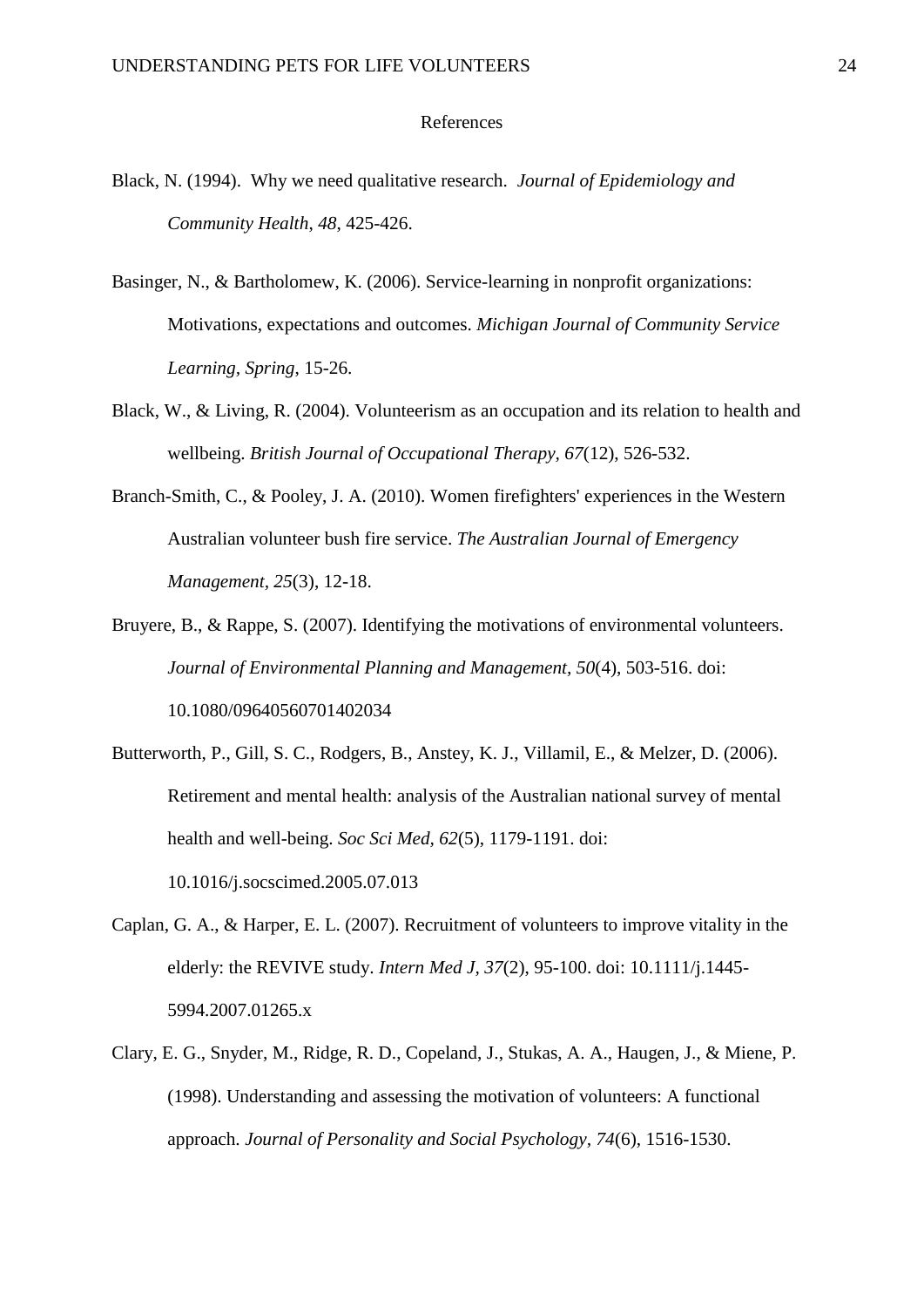- <span id="page-24-2"></span>Cole, M. B., & Macdonald, K. C. (2011). Retired occupational therapists' experiences in volunteer occupations. *Occup Ther Int, 18*(1), 18-31. doi: 10.1002/oti.307
- <span id="page-24-4"></span>Huynh, J. Y., Xanthopoulou, D., & Winefield, A. H. (2013). Social support moderates the impact of demands on burnout and organizational connectedness: a two-wave study of volunteer firefighters. *J Occup Health Psychol, 18*(1), 9-15. doi: 10.1037/a0030804

<span id="page-24-6"></span>. Impacts of petrol prices on volunteering. (2005). Melbourne, VIC: Volunteering Australia.

- <span id="page-24-0"></span>Jack, B. A., Kirton, J. A., Birakurataki, J., & Merriman, A. (2012). The personal value of being a palliative care Community Volunteer Worker in Uganda: a qualitative study. *Palliat Med, 26*(5), 753-759. doi: 10.1177/0269216311413628
- <span id="page-24-7"></span>Krefting, L. (1991). Rigor in qualitative research: The assessment of trustworthiness. *American Journal of Occupational Therapy, 45*(3).
- <span id="page-24-5"></span>Law, B. M., & Shek, D. T. (2009). Beliefs about volunteerism, volunteering intention, volunteering behavior, and purpose in life among Chinese adolescents in Hong Kong. *ScientificWorldJournal, 9*, 855-865. doi: 10.1100/tsw.2009.32

<span id="page-24-9"></span>Marshall, M. N. (1996). Sampling for qualitative research. *Family Practice, 13*, 522-525.

- <span id="page-24-3"></span>McLennan, J. (2008). Issues facing Australian volunteer-based emergency services organisations (pp. 1-64). Melbourne: La Trobe University.
- <span id="page-24-1"></span>McLennan, J., Birch, A., Cowlishaw, S., & Hayes, P. (2009). Maintaining volunteer firefighters: Adding value to the retention coin. *The Australian Journal of Emergency Management, 24*(2), 40-47.
- <span id="page-24-8"></span>Morse, J. M., Barrett, M., Mayan, M., Olson, K., & Spiers, J. (2002). Verification strategies for establishing reliability and validity in qualitative research. *International Journal of Qualitative Methods, 1*(2).